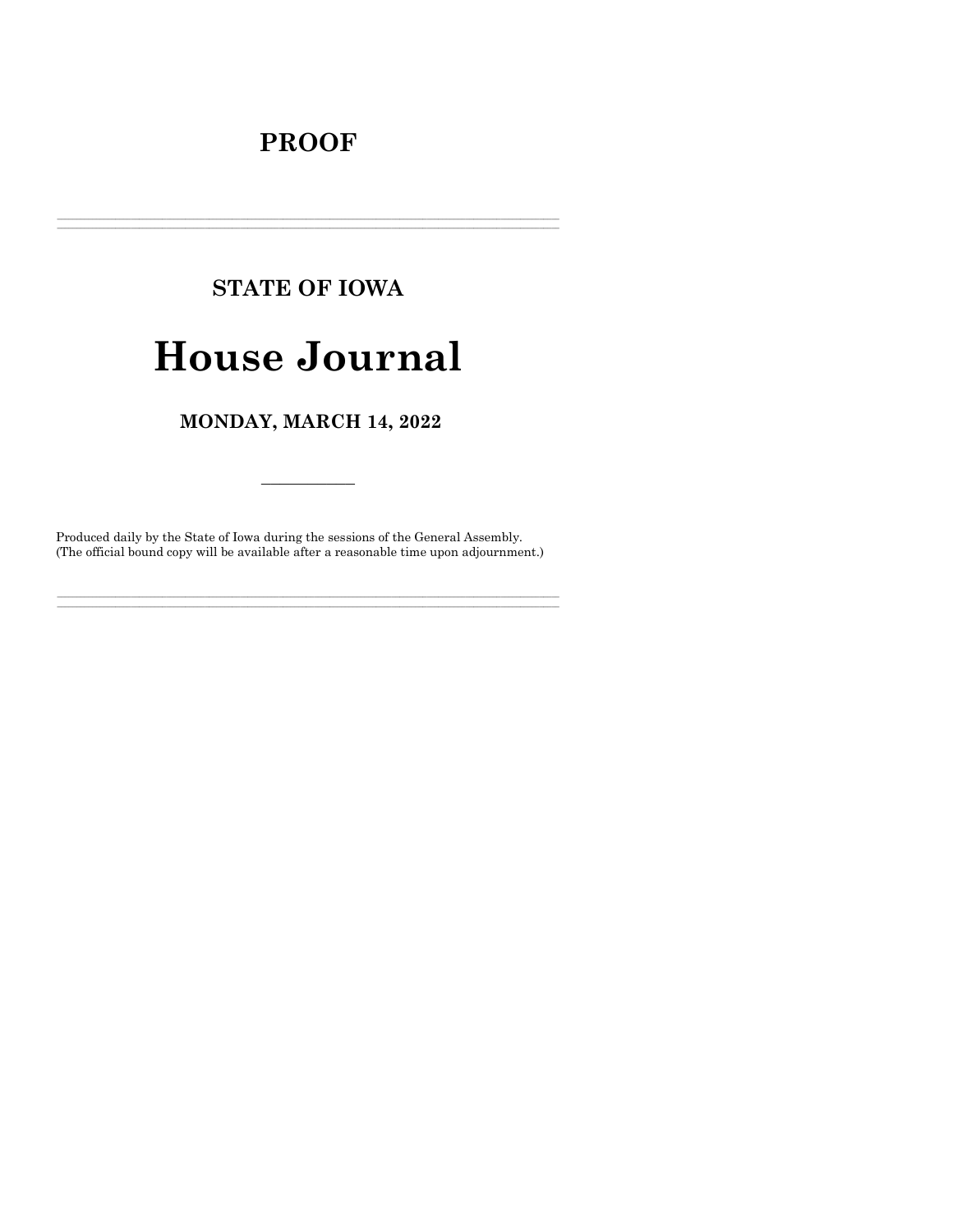### **JOURNAL OF THE HOUSE**

Sixty-fourth Calendar Day - Fortieth Session Day

Hall of the House of Representatives Des Moines, Iowa, Monday, March 14, 2022

The House met pursuant to adjournment at 1:01 p.m., Hite of Mahaska in the chair.

Prayer was offered by Graber of Lee.

#### PLEDGE OF ALLEGIANCE

The Pledge of Allegiance was led by Abigail and Molly Hite of New Sharon. They are the daughters of Hite of Mahaska.

The Journal of Thursday, March 10, 2022, was approved.

#### MESSAGE FROM THE SENATE

The following message was received from the Senate:

Mr. Speaker: I am directed to inform your honorable body that the Senate has on March 10, 2022, passed the following bill in which the concurrence of the House is asked:

[Senate File 2328,](https://www.legis.iowa.gov/legislation/BillBook?ga=89&ba=SF2328) a bill for an act relating to criminal law including the disclosure of a defendant's privileged records in a criminal action, no-contact orders, penalties for domestic abuse assault, limitations on criminal actions involving certain sexual offenses, criminal sentencing and corrections, parole and work release, crime victim rights, discovery in criminal actions, postconviction relief procedure, certain reporting requirements, conditional guilty pleas, and making penalties applicable.

#### W. CHARLES SMITHSON, Secretary

#### INTRODUCTION OF BILLS

**[House File 2553,](https://www.legis.iowa.gov/legislation/BillBook?ga=89&ba=HF2553)** by committee on Appropriations, a bill for an act requiring the college student aid commission to coordinate certain specified activities with the Iowa college access network and making appropriations.

Read first time and placed on the **Appropriations calendar.**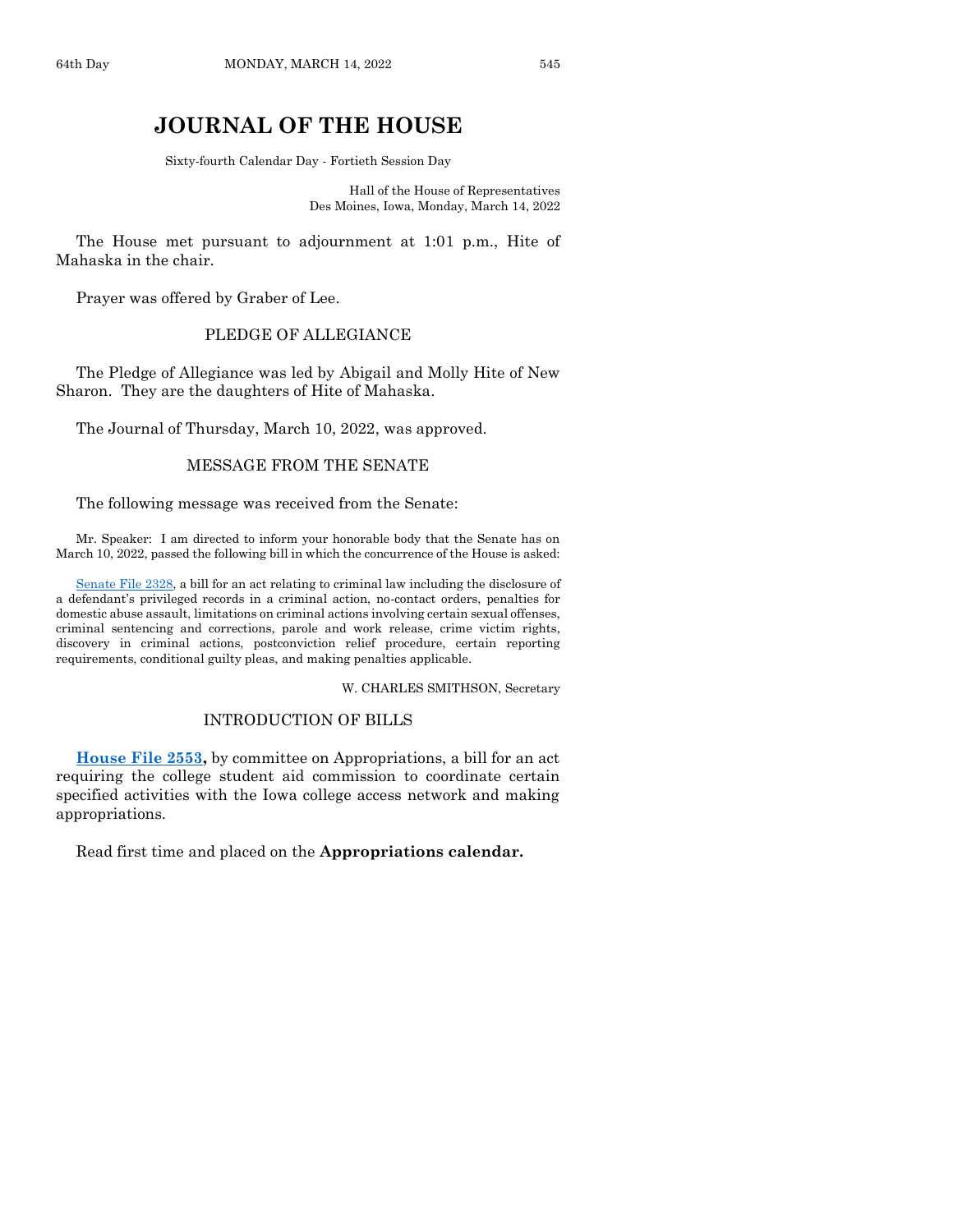**[House File 2554,](https://www.legis.iowa.gov/legislation/BillBook?ga=89&ba=HF2554)** by committee on Appropriations, a bill for an act relating to adding functional family therapy and multisystemic therapy for youth as covered services under the Medicaid program.

Read first time and placed on the **Appropriations calendar.**

**[House File 2555,](https://www.legis.iowa.gov/legislation/BillBook?ga=89&ba=HF2555)** by committee on Appropriations, a bill for an act establishing the cybersecurity simulation training center at the Iowa state university of science and technology.

Read first time and placed on the **Appropriations calendar.**

**[House File 2556,](https://www.legis.iowa.gov/legislation/BillBook?ga=89&ba=HF2556)** by committee on Ways and Means, a bill for an act relating to the solar energy system tax credit, and including effective date and retroactive applicability provisions.

Read first time and placed on the **Ways and Means calendar.**

#### SENATE MESSAGES CONSIDERED

**[Senate File 2132,](https://www.legis.iowa.gov/legislation/BillBook?ga=89&ba=SF2132)** by committee on Judiciary, a bill for an act relating to the membership of the district judicial nominating commissions.

Read first time and referred to committee on **Judiciary.**

**[Senate File 2298,](https://www.legis.iowa.gov/legislation/BillBook?ga=89&ba=SF2298)** by committee on Local Government, a bill for an act authorizing a local emergency management commission to assume the duties of a joint 911 service board.

Read first time and referred to committee on **Local Government.**

**[Senate File 2309,](https://www.legis.iowa.gov/legislation/BillBook?ga=89&ba=SF2309)** by committee on Commerce, a bill for an act relating to milk and associated products, by providing for certain items relating to milk to be transferred directly to individuals by milk producers owning or operating certain dairy farms, providing for the labeling of raw milk and associated products, and making penalties applicable.

Read first time and referred to committee on **Agriculture.**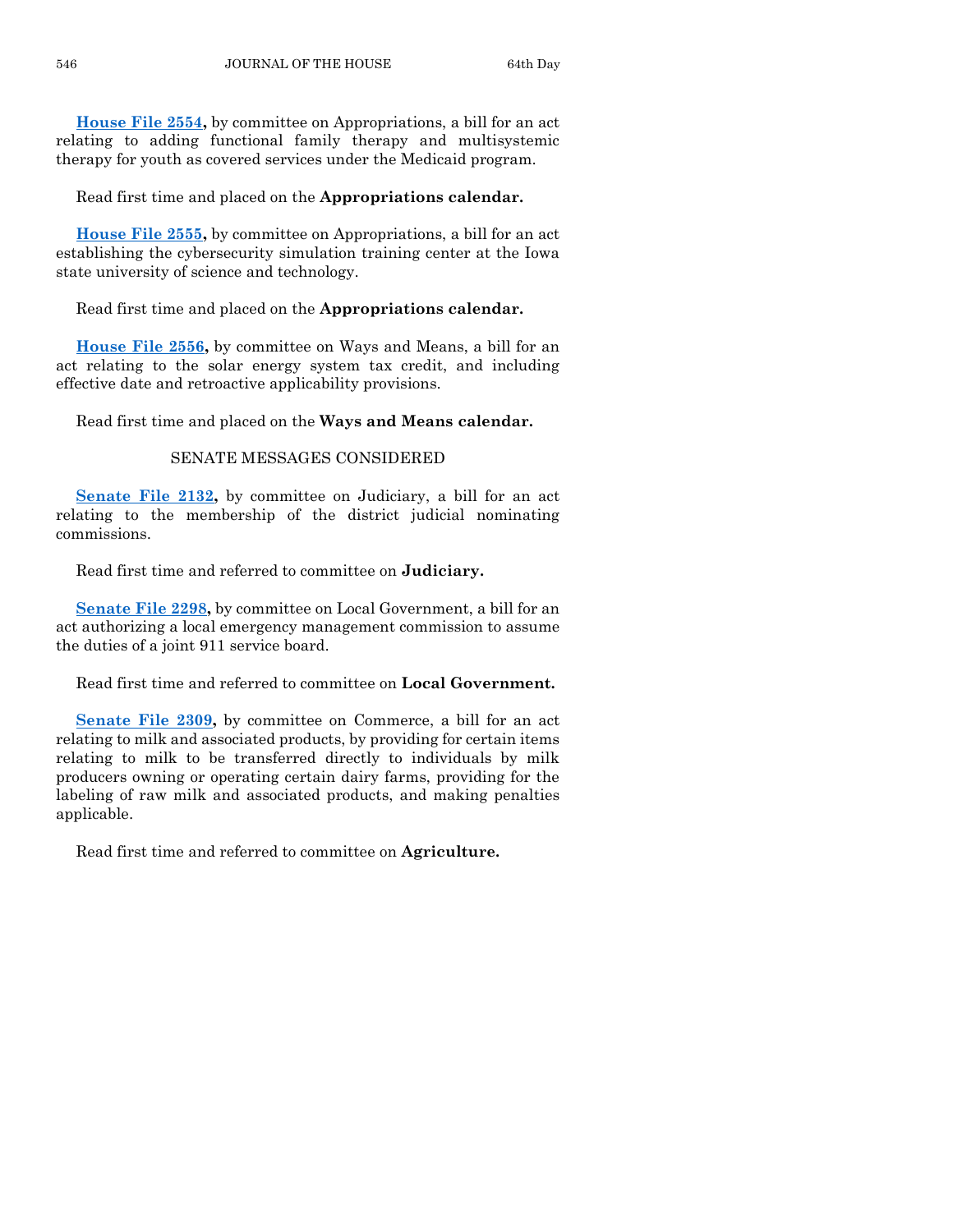**[Senate File 2328,](https://www.legis.iowa.gov/legislation/BillBook?ga=89&ba=SF2328)** by committee on Judiciary, a bill for an act relating to criminal law including the disclosure of a defendant's privileged records in a criminal action, no-contact orders, penalties for domestic abuse assault, limitations on criminal actions involving certain sexual offenses, criminal sentencing and corrections, parole and work release, crime victim rights, discovery in criminal actions, postconviction relief procedure, certain reporting requirements, conditional guilty pleas, and making penalties applicable.

Read first time and referred to committee on **Judiciary.**

The House stood at ease at 1:09 p.m., until the fall of the gavel.

The House resumed session at 3:51 p.m., Wills of Dickinson in the chair.

#### CONSIDERATION OF BILLS Regular Calendar

**[House File 2379,](https://www.legis.iowa.gov/legislation/BillBook?ga=89&ba=HF2379)** a bill for an act relating to alcoholic beverage control concerning the sale of beer and liquor for resale, was taken up for consideration.

Nordman of Dallas offered amendment H–[8100](https://www.legis.iowa.gov/legislation/BillBook?ga=89&ba=H8100) filed by him and moved its adoption.

Amendment  $H-8100$  $H-8100$  was adopted.

Nordman of Dallas moved that the bill be read a last time now and placed upon its passage which motion prevailed and the bill was read a last time.

On the question "Shall the bill pass?" [\(H.F. 2379\)](https://www.legis.iowa.gov/legislation/BillBook?ga=89&ba=HF2379)

The ayes were, 88:

| Abdul-Samad  | Anderson       | Andrews  | Bacon        |
|--------------|----------------|----------|--------------|
| Baxter       | Bennett        | Bergan   | <b>Best</b>  |
| Bloomingdale | Boden          | Bohannan | Bossman      |
| Bousselot    | <b>Bradley</b> | Brink    | Brown-Powers |
| Bush         | Cahill         | Cisneros | Cohoon       |
| Devoe        | Dolecheck      | Donahue  | Dunwell      |
| Ehlert       | Fisher         | Forbes   | Fry          |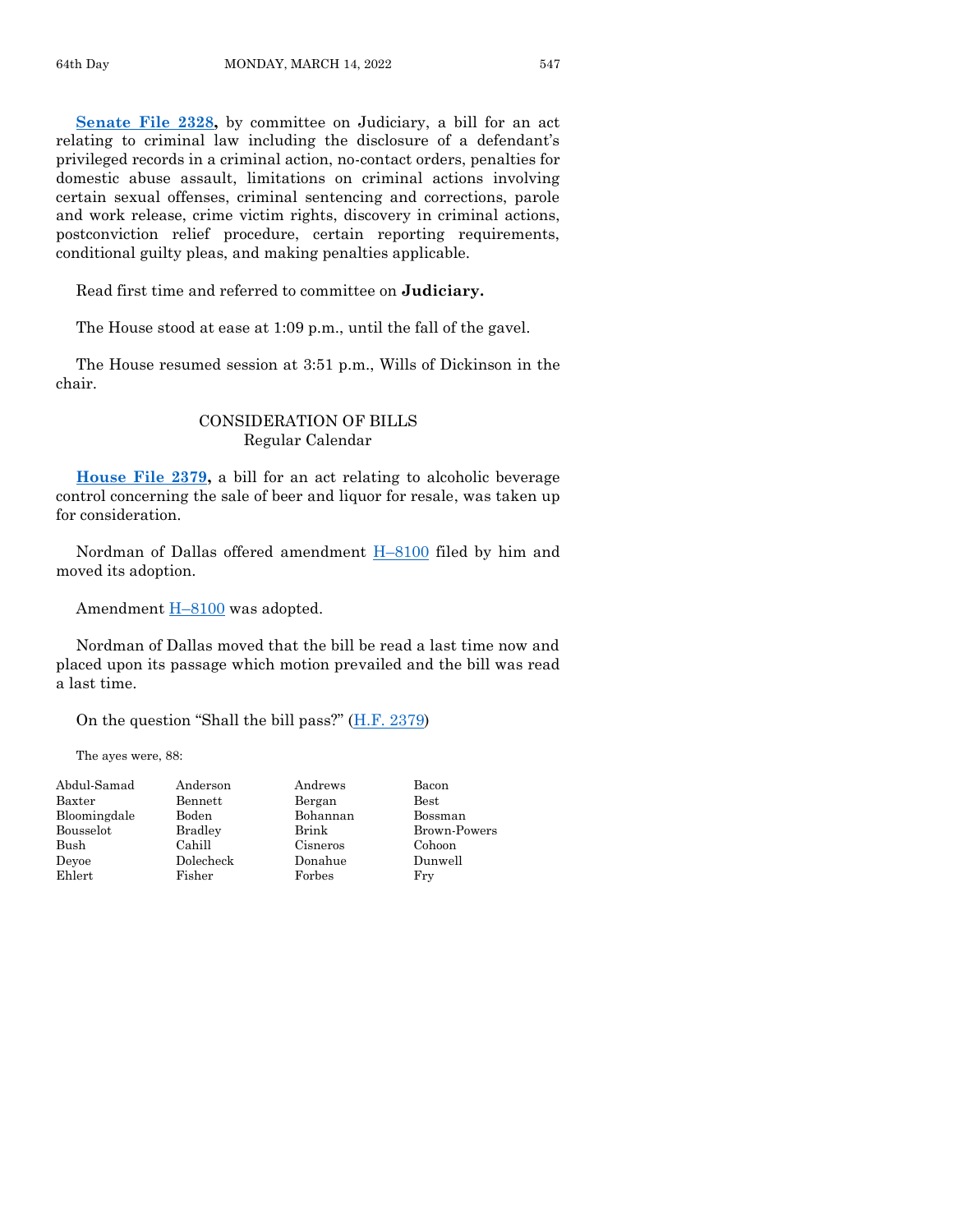| Gaines                   | Gerhold                   | Gobble    | Graber    |
|--------------------------|---------------------------|-----------|-----------|
| Grassley, Spkr.          | Gustafson                 | Hall      | Hansen    |
| Hein                     | Hite                      | Holt      | Ingels    |
| Isenhart                 | Jacobsen                  | Jacoby    | James     |
| Jeneary                  | Jones                     | Judge     | Kaufmann  |
| Kerr                     | Kressig                   | Kurth     | Latham    |
| Lohse                    | Lundgren                  | Mascher   | Maxwell   |
| McClintock               | McConkey                  | Meyer, A. | Meyer, B. |
| Mohr                     | Mommsen                   | Moore     | Nielsen   |
| Nordman                  | Olson                     | Osmundson | Salmon    |
| Sexton                   | Shipley                   | Sieck     | Siegrist  |
| Smith                    | Sorensen                  | Steckman  | Stone     |
| Sunde                    | Thede                     | Thompson  | Thorup    |
| Wessel-Kroeschell        | Westrich                  | Wheeler   | Wilburn   |
| Winckler                 | Windschitl                | Wolfe     | Wills,    |
|                          |                           |           | Presiding |
|                          |                           |           |           |
| The nays were, 5:        |                           |           |           |
|                          |                           |           |           |
| Gjerde                   | Hunter                    | Konfrst   | Staed     |
| Williams                 |                           |           |           |
|                          |                           |           |           |
| Absent or not voting, 7: |                           |           |           |
| Klein                    | Mitchell                  | Oldson    | Paustian  |
| Prichard                 | Running-Marquardt Worthan |           |           |
|                          |                           |           |           |

The bill having received a constitutional majority was declared to have passed the House and the title was agreed to.

**[House File 2079,](https://www.legis.iowa.gov/legislation/BillBook?ga=89&ba=HF2079)** a bill for an act relating to post-arrest release after an initial appearance for persons taken into custody or arrested for certain sexual abuse offenses and no-contact orders, was taken up for consideration.

Nordman of Dallas in the chair at 3:57 p.m.

Westrich of Wapello moved that the bill be read a last time now and placed upon its passage which motion prevailed and the bill was read a last time.

On the question "Shall the bill pass?"  $(H.F. 2079)$ 

The ayes were, 93:

Baxter Bennett Bergan Best Bloomingdale Boden Bohannan Bossman

Abdul-Samad Anderson Andrews Bacon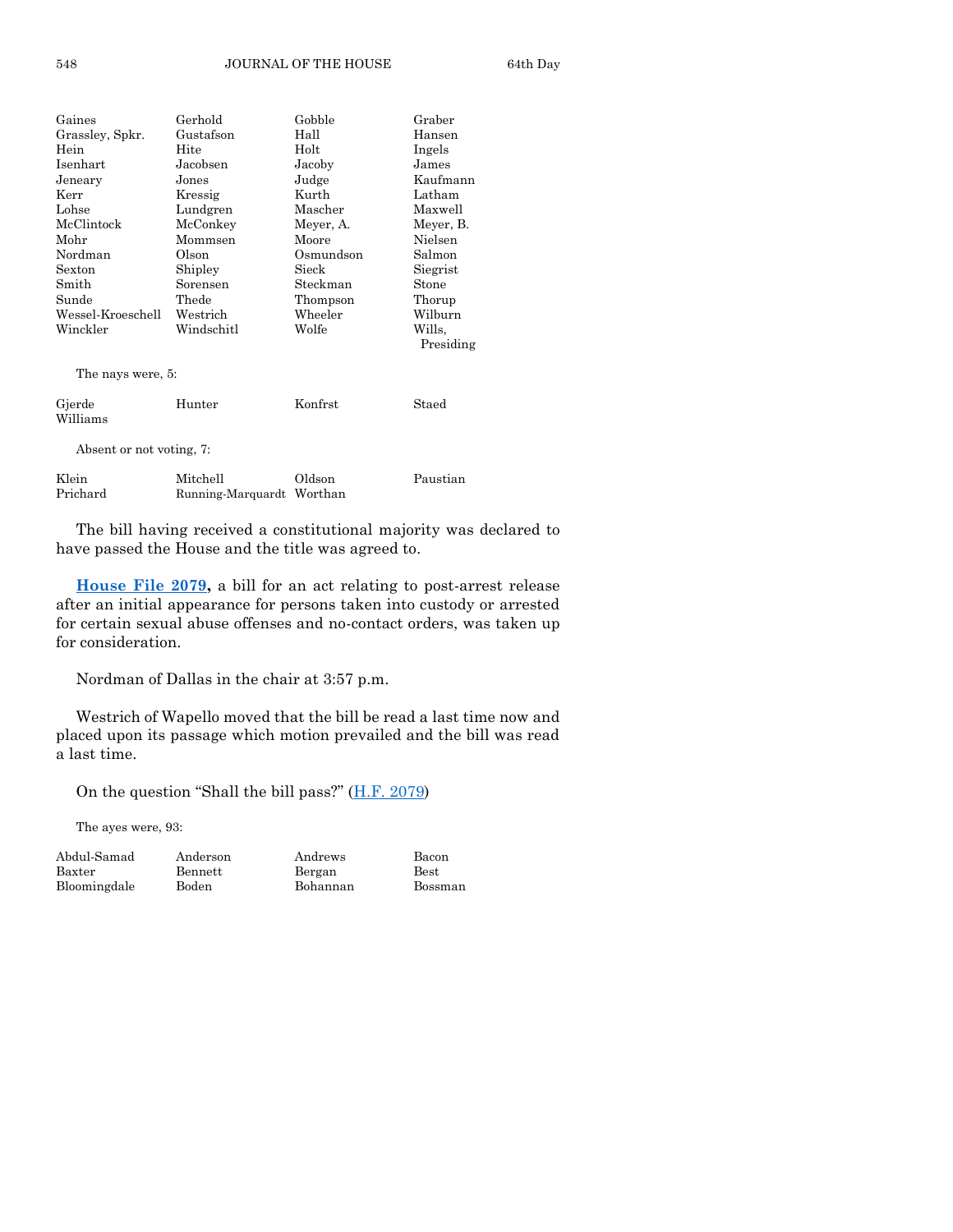| Bousselot       | Bradley         | Brink      | <b>Brown-Powers</b> |
|-----------------|-----------------|------------|---------------------|
| Bush            | Cahill          | Cisneros   | Cohoon              |
| Deyoe           | Dolecheck       | Donahue    | Dunwell             |
| Ehlert          | Fisher          | Forbes     | Fry                 |
| Gaines          | Gerhold         | Gjerde     | Gobble              |
| Graber          | Grassley, Spkr. | Gustafson  | Hall                |
| Hansen          | Hein            | Hite       | Holt                |
| Hunter          | Ingels          | Isenhart   | Jacobsen            |
| Jacoby          | James           | Jeneary    | Jones               |
| Judge           | Kaufmann        | Kerr       | Konfrst             |
| Kressig         | Kurth           | Latham     | Lohse               |
| Lundgren        | Mascher         | Maxwell    | McClintock          |
| McConkey        | Meyer, A.       | Meyer, B.  | Mohr                |
| Mommsen         | Moore           | Nielsen    | Olson               |
| Osmundson       | Salmon          | Sexton     | Shipley             |
| $_{\rm{Sieck}}$ | Siegrist        | Smith      | Sorensen            |
| Staed           | Steckman        | Stone      | Sunde               |
| $\rm The de$    | Thompson        | Thorup     | Wessel-Kroeschell   |
| Westrich        | Wheeler         | Wilburn    | Williams            |
| Wills           | Winckler        | Windschitl | Wolfe               |
| Nordman.        |                 |            |                     |
| Presiding       |                 |            |                     |
|                 |                 |            |                     |

The nays were, none.

Absent or not voting, 7:

| Klein    | Mitchell                  | Oldson | Paustian |
|----------|---------------------------|--------|----------|
| Prichard | Running-Marquardt Worthan |        |          |

The bill having received a constitutional majority was declared to have passed the House and the title was agreed to.

**[House File 2442,](https://www.legis.iowa.gov/legislation/BillBook?ga=89&ba=HF2442)** a bill for an act authorizing the reduction of damages payable to an unresponsive property owner in condemnation proceedings and including applicability provisions, was taken up for consideration.

Staed of Linn asked and received unanimous consent to withdraw amendment H–[8172](https://www.legis.iowa.gov/legislation/BillBook?ga=89&ba=H8172) filed by him on March 8, 2022.

Lohse of Polk moved that the bill be read a last time now and placed upon its passage which motion prevailed and the bill was read a last time.

On the question "Shall the bill pass?"  $(H.F. 2442)$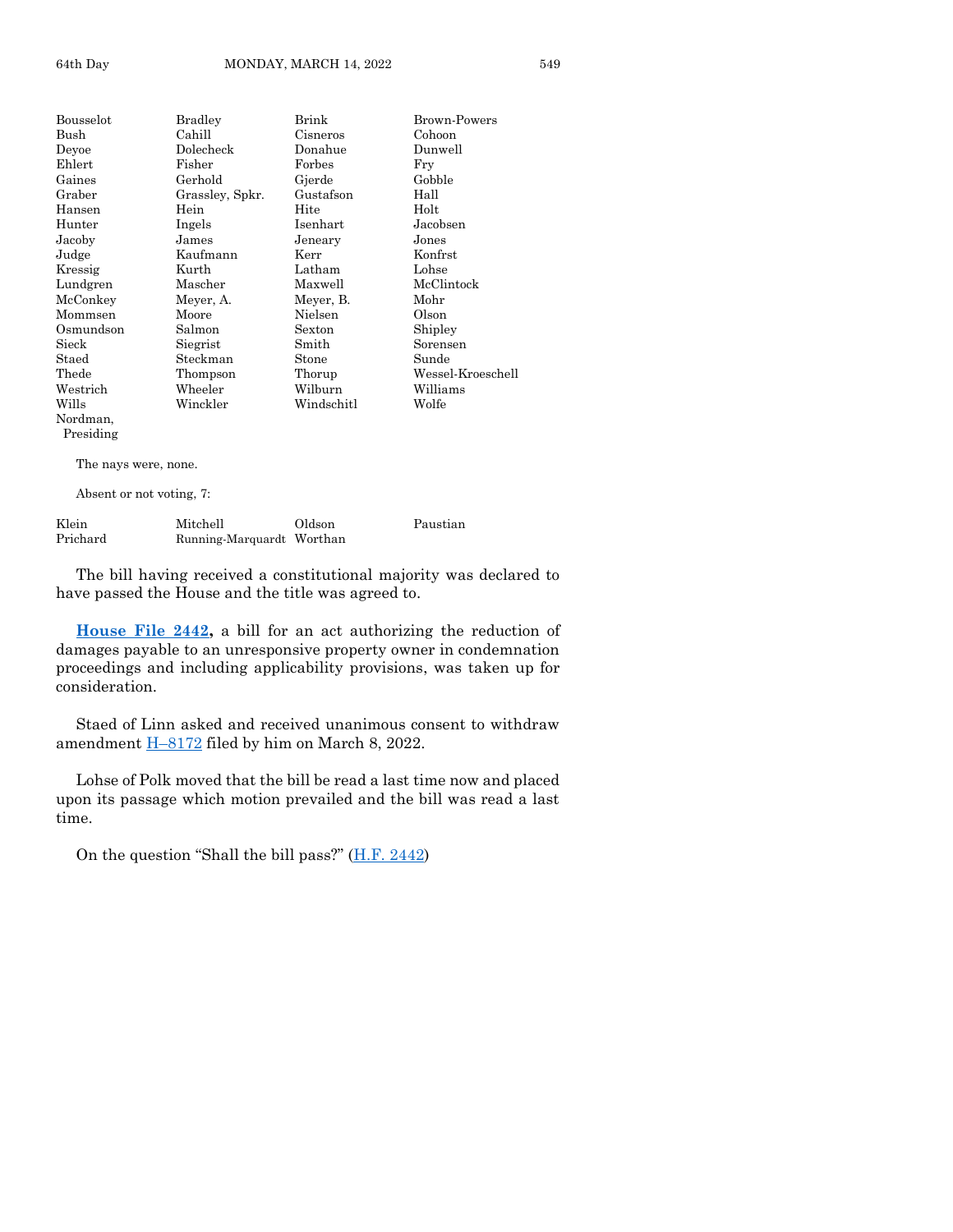The ayes were, 93:

| Abdul-Samad  | Anderson        | Andrews    | Bacon               |
|--------------|-----------------|------------|---------------------|
| Baxter       | Bennett         | Bergan     | $_{\rm Best}$       |
| Bloomingdale | Boden           | Bohannan   | Bossman             |
| Bousselot    | <b>Bradley</b>  | Brink      | <b>Brown-Powers</b> |
| Bush         | Cahill          | Cisneros   | Cohoon              |
| Deyoe        | Dolecheck       | Donahue    | Dunwell             |
| Ehlert       | Fisher          | Forbes     | Fry                 |
| Gaines       | Gerhold         | Gjerde     | Gobble              |
| Graber       | Grassley, Spkr. | Gustafson  | Hall                |
| Hansen       | Hein            | Hite       | Holt                |
| Hunter       | Ingels          | Isenhart   | Jacobsen            |
| Jacoby       | James           | Jeneary    | Jones               |
| Judge        | Kaufmann        | Kerr       | Konfrst             |
| Kressig      | Kurth           | Latham     | Lohse               |
| Lundgren     | Mascher         | Maxwell    | McClintock          |
| McConkey     | Meyer, A.       | Meyer, B.  | Mohr                |
| Mommsen      | Moore           | Nielsen    | Olson               |
| Osmundson    | Salmon          | Sexton     | Shipley             |
| Sieck        | Siegrist        | Smith      | Sorensen            |
| Staed        | Steckman        | Stone      | Sunde               |
| Thede        | Thompson        | Thorup     | Wessel-Kroeschell   |
| Westrich     | Wheeler         | Wilburn    | Williams            |
| Wills        | Winckler        | Windschitl | Wolfe               |
| Nordman,     |                 |            |                     |

Presiding

The nays were, none.

Absent or not voting, 7:

| Klein    | Mitchell                  | Oldson | Paustian |
|----------|---------------------------|--------|----------|
| Prichard | Running-Marquardt Worthan |        |          |

The bill having received a constitutional majority was declared to have passed the House and the title was agreed to.

**[House File 2469,](https://www.legis.iowa.gov/legislation/BillBook?ga=89&ba=HF2469)** a bill for an act relating to corporations by providing for the use of electronic mail and other electronic transmissions, and shareholders' lists, was taken up for consideration.

Lohse of Polk offered amendment H–[8166](https://www.legis.iowa.gov/legislation/BillBook?ga=89&ba=H8166) filed by him and moved its adoption.

Amendment **H-[8166](https://www.legis.iowa.gov/legislation/BillBook?ga=89&ba=H8166)** was adopted.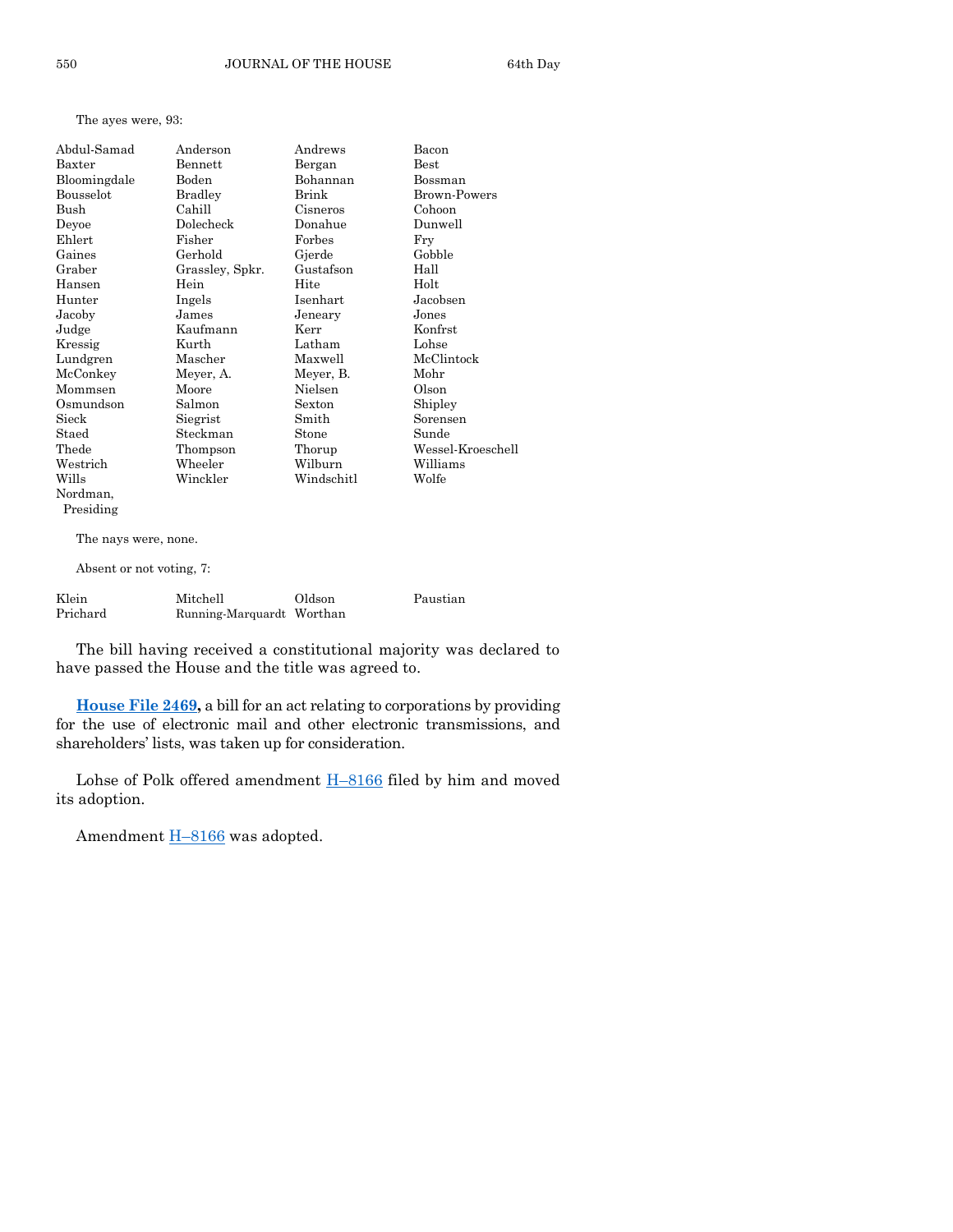Lohse of Polk moved that the bill be read a last time now and placed upon its passage which motion prevailed and the bill was read a last time.

On the question "Shall the bill pass?" [\(H.F. 2469\)](https://www.legis.iowa.gov/legislation/BillBook?ga=89&ba=HF2469)

The ayes were, 93:

| Abdul-Samad          | Anderson        | Andrews    | Bacon             |
|----------------------|-----------------|------------|-------------------|
| Baxter               | Bennett         | Bergan     | Best              |
| Bloomingdale         | Boden           | Bohannan   | Bossman           |
| <b>Bousselot</b>     | Bradley         | Brink      | Brown-Powers      |
| Bush                 | Cahill          | Cisneros   | Cohoon            |
| Deyoe                | Dolecheck       | Donahue    | Dunwell           |
| Ehlert               | Fisher          | Forbes     | Fry               |
| Gaines               | Gerhold         | Gjerde     | Gobble            |
| Graber               | Grassley, Spkr. | Gustafson  | Hall              |
| Hansen               | Hein            | Hite       | Holt              |
| Hunter               | Ingels          | Isenhart   | Jacobsen          |
| Jacoby               | James           | Jeneary    | Jones             |
| Judge                | Kaufmann        | Kerr       | Konfrst           |
| Kressig              | Kurth           | Latham     | Lohse             |
| Lundgren             | Mascher         | Maxwell    | McClintock        |
| McConkey             | Meyer, A.       | Meyer, B.  | Mohr              |
| Mommsen              | Moore           | Nielsen    | Olson             |
| Osmundson            | Salmon          | Sexton     | Shipley           |
| Sieck                | Siegrist        | Smith      | Sorensen          |
| Staed                | Steckman        | Stone      | Sunde             |
| Thede                | Thompson        | Thorup     | Wessel-Kroeschell |
| Westrich             | Wheeler         | Wilburn    | Williams          |
| Wills                | Winckler        | Windschitl | Wolfe             |
| Nordman,             |                 |            |                   |
| Presiding            |                 |            |                   |
| The nays were, none. |                 |            |                   |

Absent or not voting, 7:

| Klein    | Mitchell                  | Oldson | Paustian |
|----------|---------------------------|--------|----------|
| Prichard | Running-Marquardt Worthan |        |          |

The bill having received a constitutional majority was declared to have passed the House and the title was agreed to.

**[House File 2471,](https://www.legis.iowa.gov/legislation/BillBook?ga=89&ba=HF2471)** a bill for an act relating to the use of inventory checklists upon commencement and termination of residential tenancies and including applicability provisions, was taken up for consideration.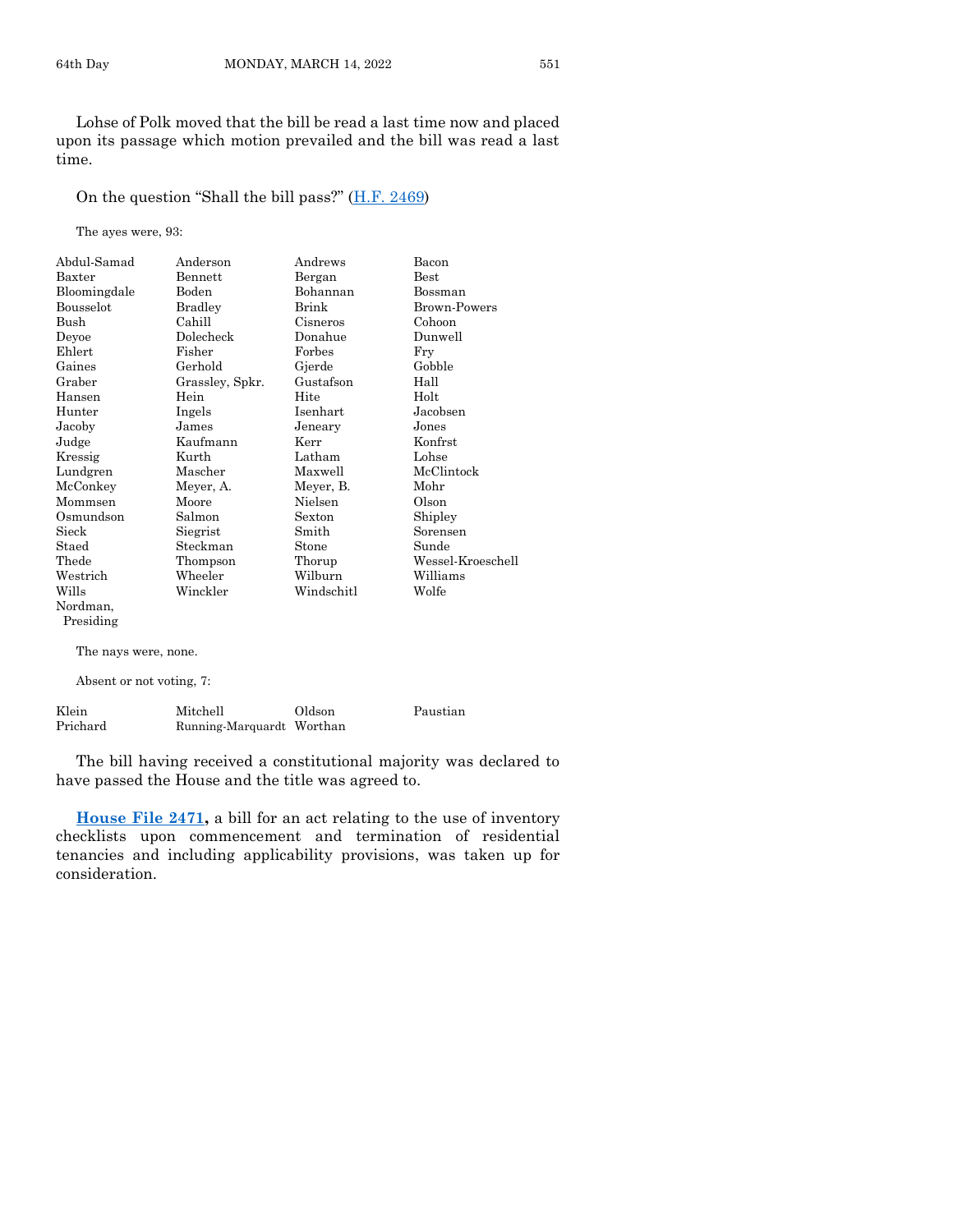Lohse of Polk moved that the bill be read a last time now and placed upon its passage which motion prevailed and the bill was read a last time.

On the question "Shall the bill pass?" [\(H.F. 2471\)](https://www.legis.iowa.gov/legislation/BillBook?ga=89&ba=HF2471)

The ayes were, 93:

| Abdul-Samad           | Anderson        | Andrews    | Bacon               |
|-----------------------|-----------------|------------|---------------------|
| Baxter                | Bennett         | Bergan     | Best                |
| Bloomingdale          | Boden           | Bohannan   | Bossman             |
| Bousselot             | Bradley         | Brink      | <b>Brown-Powers</b> |
| Bush                  | Cahill          | Cisneros   | Cohoon              |
| Deyoe                 | Dolecheck       | Donahue    | Dunwell             |
| Ehlert                | Fisher          | Forbes     | Fry                 |
| Gaines                | Gerhold         | Gjerde     | Gobble              |
| Graber                | Grassley, Spkr. | Gustafson  | Hall                |
| Hansen                | Hein            | Hite       | Holt                |
| Hunter                | Ingels          | Isenhart   | Jacobsen            |
| Jacoby                | James           | Jeneary    | Jones               |
| Judge                 | Kaufmann        | Kerr       | <b>Konfrst</b>      |
| Kressig               | Kurth           | Latham     | Lohse               |
| Lundgren              | Mascher         | Maxwell    | McClintock          |
| McConkey              | Meyer, A.       | Meyer, B.  | Mohr                |
| Mommsen               | Moore           | Nielsen    | Olson               |
| Osmundson             | Salmon          | Sexton     | Shipley             |
| Sieck                 | Siegrist        | Smith      | Sorensen            |
| Staed                 | Steckman        | Stone      | Sunde               |
| Thede                 | Thompson        | Thorup     | Wessel-Kroeschell   |
| Westrich              | Wheeler         | Wilburn    | Williams            |
| Wills                 | Winckler        | Windschitl | Wolfe               |
| Nordman,<br>Presiding |                 |            |                     |
| The nays were, none.  |                 |            |                     |

Absent or not voting, 7:

| Klein    | Mitchell                  | Oldson | Paustian |
|----------|---------------------------|--------|----------|
| Prichard | Running-Marquardt Worthan |        |          |

The bill having received a constitutional majority was declared to have passed the House and the title was agreed to.

**[House File 2474,](https://www.legis.iowa.gov/legislation/BillBook?ga=89&ba=HF2474)** a bill for an act providing for representation of adoptive parents and guardians ad litem by local public defenders for children in certain adoption proceedings, was taken up for consideration.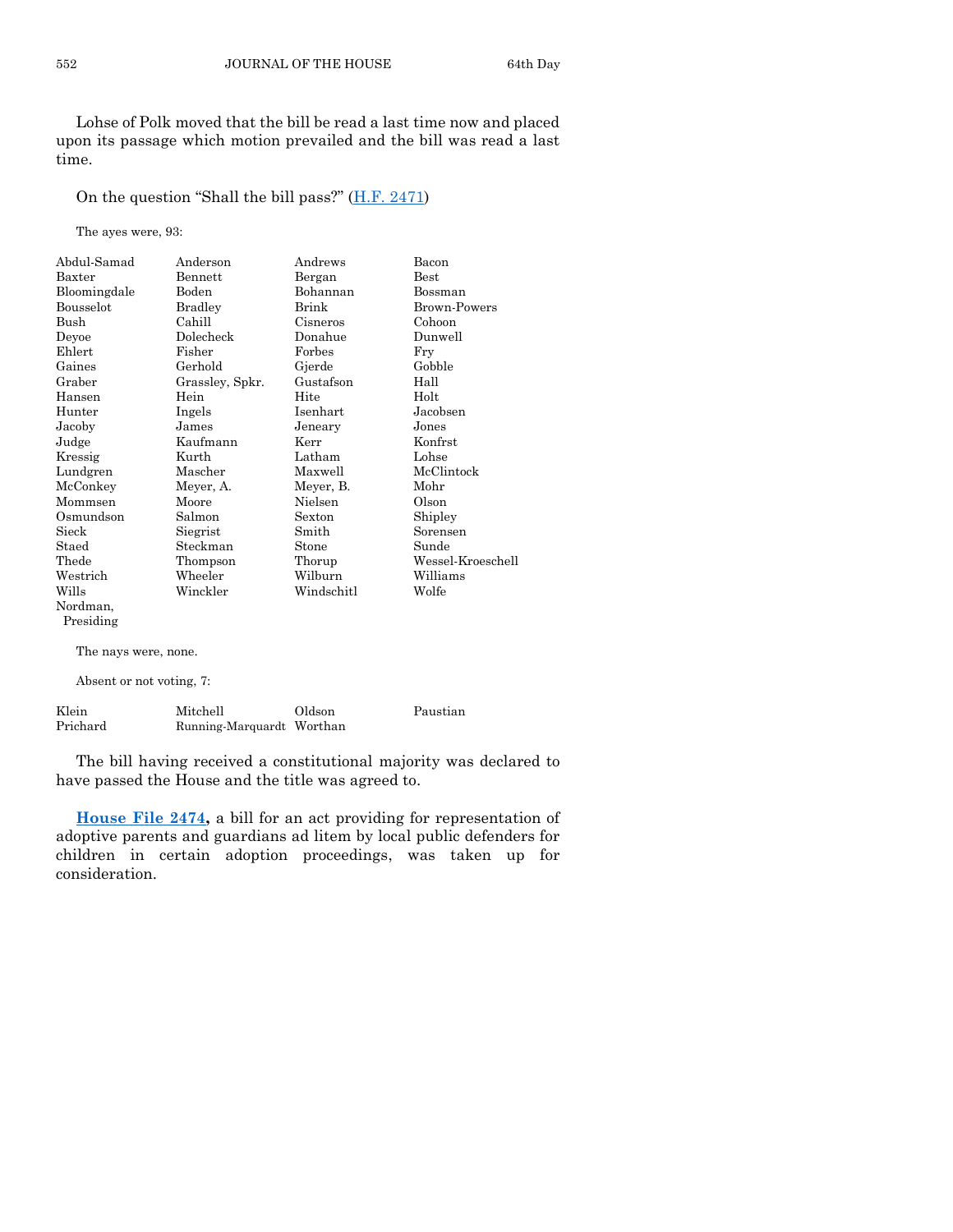Hite of Mahaska offered amendment  $H-8147$  $H-8147$  filed by him.

Hite of Mahaska offered amendment  $H-8156$ , to amendment  $H-8147$ , filed by him and moved its adoption.

Amendment H-[8156,](https://www.legis.iowa.gov/legislation/BillBook?ga=89&ba=H8156) to amendment H-[8147,](https://www.legis.iowa.gov/legislation/BillBook?ga=89&ba=H8147) was adopted.

Hite of Mahaska moved the adoption of amendment  $H-8147$ , as amended.

Amendment H-[8147,](https://www.legis.iowa.gov/legislation/BillBook?ga=89&ba=H8147) as amended, was adopted.

Lohse of Polk moved that the bill be read a last time now and placed upon its passage which motion prevailed and the bill was read a last time.

On the question "Shall the bill pass?" [\(H.F. 2474\)](https://www.legis.iowa.gov/legislation/BillBook?ga=89&ba=HF2474)

The ayes were, 93:

| Abdul-Samad           | Anderson        | Andrews    | Bacon               |
|-----------------------|-----------------|------------|---------------------|
| Baxter                | Bennett         | Bergan     | $_{\rm Best}$       |
| Bloomingdale          | Boden           | Bohannan   | Bossman             |
| Bousselot             | <b>Bradley</b>  | Brink      | <b>Brown-Powers</b> |
| Bush                  | Cahill          | Cisneros   | Cohoon              |
| Deyoe                 | Dolecheck       | Donahue    | Dunwell             |
| Ehlert                | Fisher          | Forbes     | Fry                 |
| Gaines                | Gerhold         | Gjerde     | Gobble              |
| Graber                | Grassley, Spkr. | Gustafson  | Hall                |
| Hansen                | Hein            | Hite       | Holt                |
| Hunter                | Ingels          | Isenhart   | Jacobsen            |
| Jacoby                | James           | Jeneary    | Jones               |
| Judge                 | Kaufmann        | Kerr       | Konfrst             |
| Kressig               | Kurth           | Latham     | Lohse               |
| Lundgren              | Mascher         | Maxwell    | McClintock          |
| McConkey              | Meyer, A.       | Meyer, B.  | Mohr                |
| Mommsen               | Moore           | Nielsen    | Olson               |
| Osmundson             | Salmon          | Sexton     | Shipley             |
| Sieck                 | Siegrist        | Smith      | Sorensen            |
| Staed                 | Steckman        | Stone      | Sunde               |
| Thede                 | Thompson        | Thorup     | Wessel-Kroeschell   |
| Westrich              | Wheeler         | Wilburn    | Williams            |
| Wills                 | Winckler        | Windschitl | Wolfe               |
| Nordman,<br>Presiding |                 |            |                     |

The nays were, none.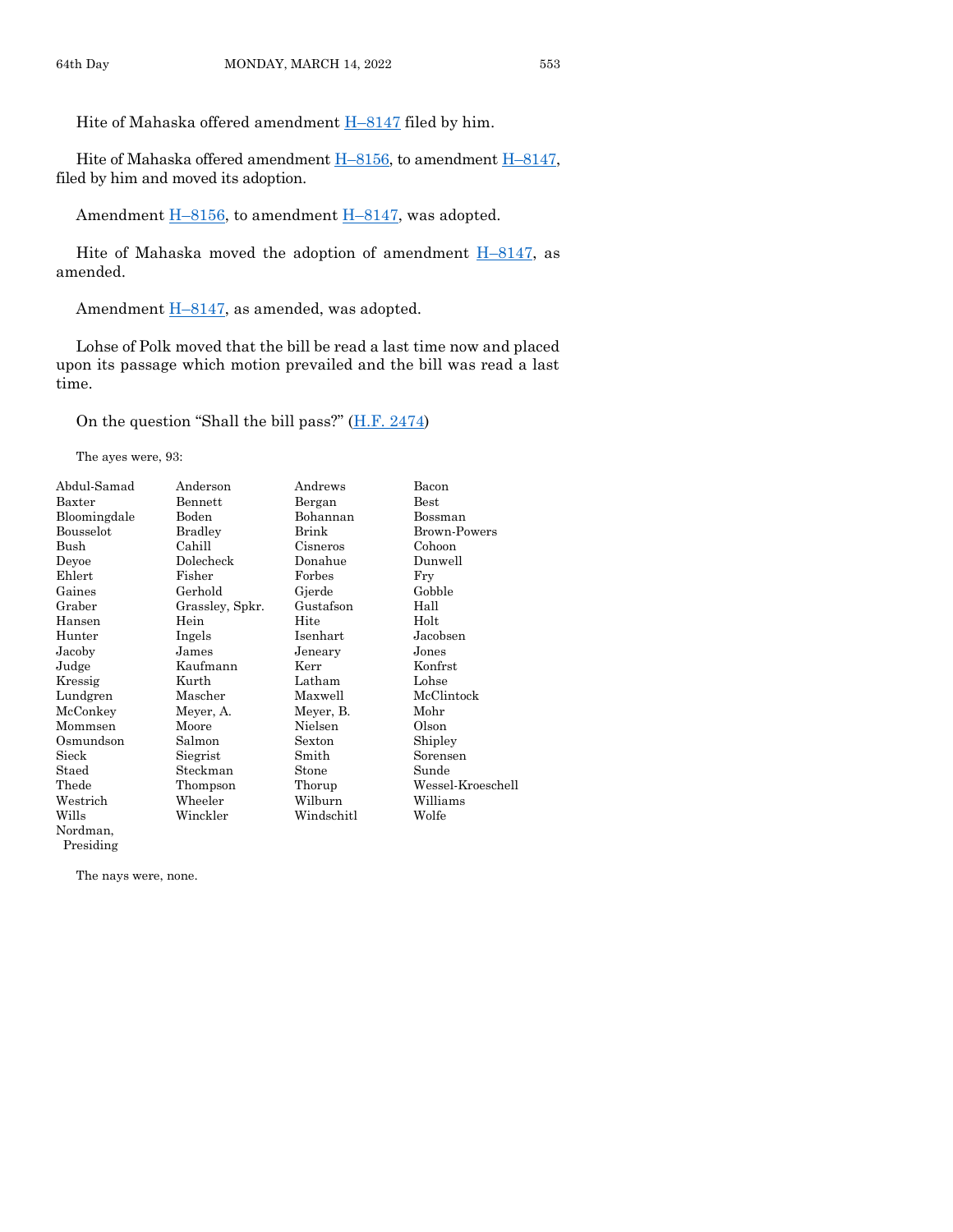| Klein    | Mitchell                  | Oldson | Paustian |
|----------|---------------------------|--------|----------|
| Prichard | Running-Marquardt Worthan |        |          |

The bill having received a constitutional majority was declared to have passed the House and the title, as amended, was agreed to.

**[House File 2484,](https://www.legis.iowa.gov/legislation/BillBook?ga=89&ba=HF2484)** a bill for an act relating to trusts, including optional notices to creditors when a will has been admitted to probate without administration and the trust is the beneficiary of the estate, trust accounting, specific powers of a trustee, and representation of holders of power and similar interests, was taken up for consideration.

Lohse of Polk moved that the bill be read a last time now and placed upon its passage which motion prevailed and the bill was read a last time.

On the question "Shall the bill pass?"  $(H.F. 2484)$ 

The ayes were, 93:

| Abdul-Samad  | Anderson        | Andrews    | Bacon             |
|--------------|-----------------|------------|-------------------|
| Baxter       | Bennett         | Bergan     | Best              |
| Bloomingdale | Boden           | Bohannan   | Bossman           |
| Bousselot    | <b>Bradley</b>  | Brink      | Brown-Powers      |
| Bush         | Cahill          | Cisneros   | Cohoon            |
| Deyoe        | Dolecheck       | Donahue    | Dunwell           |
| Ehlert       | Fisher          | Forbes     | Fry               |
| Gaines       | Gerhold         | Gjerde     | Gobble            |
| Graber       | Grassley, Spkr. | Gustafson  | Hall              |
| Hansen       | Hein            | Hite       | Holt              |
| Hunter       | Ingels          | Isenhart   | Jacobsen          |
| Jacoby       | James           | Jeneary    | Jones             |
| Judge        | Kaufmann        | Kerr       | Konfrst           |
| Kressig      | Kurth           | Latham     | Lohse             |
| Lundgren     | Mascher         | Maxwell    | McClintock        |
| McConkey     | Meyer, A.       | Meyer, B.  | Mohr              |
| Mommsen      | Moore           | Nielsen    | Olson             |
| Osmundson    | Salmon          | Sexton     | Shipley           |
| Sieck        | Siegrist        | Smith      | Sorensen          |
| Staed        | Steckman        | Stone      | Sunde             |
| Thede        | Thompson        | Thorup     | Wessel-Kroeschell |
| Westrich     | Wheeler         | Wilburn    | Williams          |
| Wills        | Winckler        | Windschitl | Wolfe             |
| Nordman,     |                 |            |                   |
| Presiding    |                 |            |                   |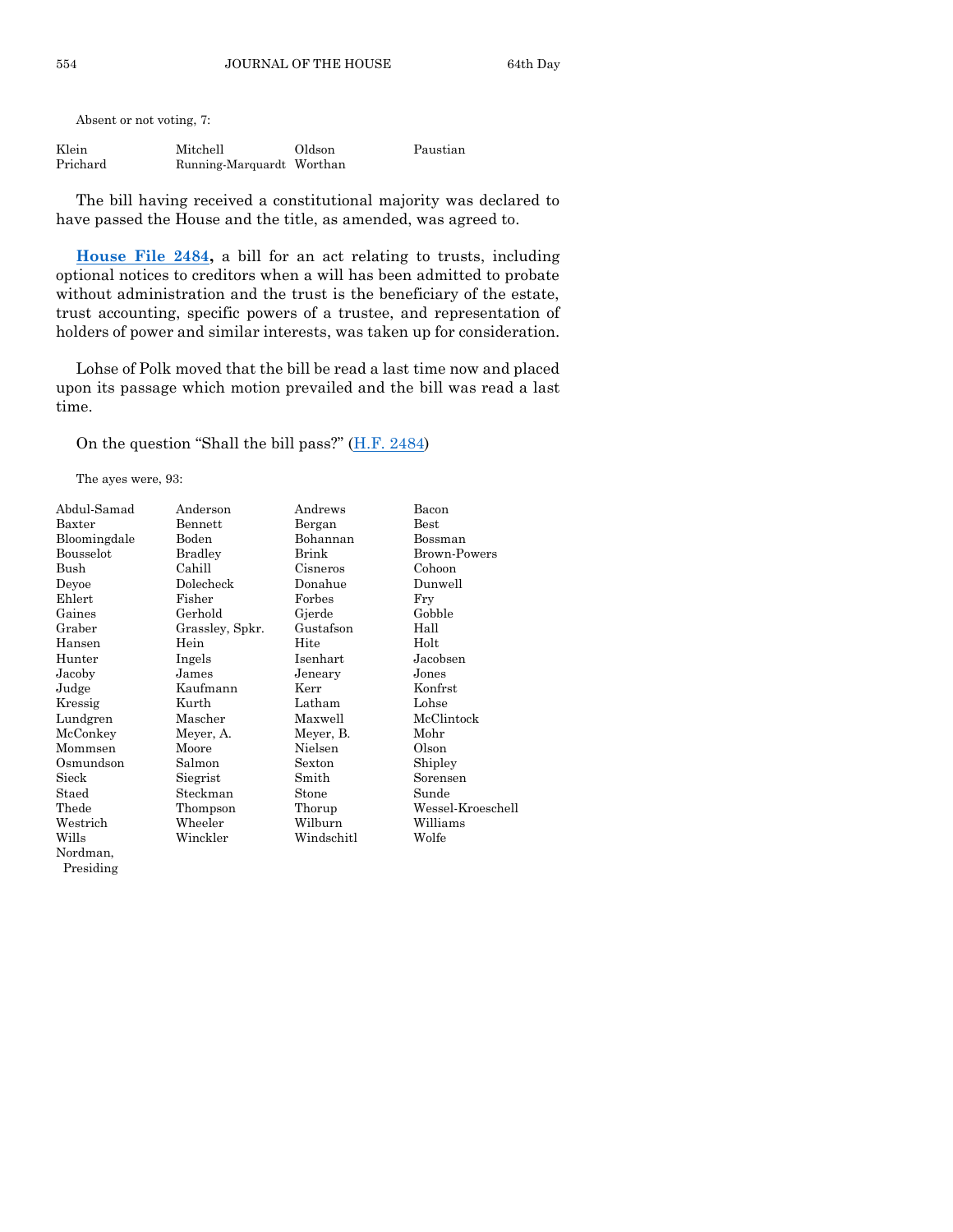The nays were, none.

Absent or not voting, 7:

| Klein    | Mitchell                  | Oldson | Paustian |
|----------|---------------------------|--------|----------|
| Prichard | Running-Marquardt Worthan |        |          |

The bill having received a constitutional majority was declared to have passed the House and the title was agreed to.

**[House File 2496,](https://www.legis.iowa.gov/legislation/BillBook?ga=89&ba=HF2496)** a bill for an act relating to the procedural requirements for placing an officer's name on a Brady-Giglio list, and for a prosecuting agency disclosing exculpatory evidence, was taken up for consideration.

Holt of Crawford moved that the bill be read a last time now and placed upon its passage which motion prevailed and the bill was read a last time.

On the question "Shall the bill pass?" [\(H.F. 2496\)](https://www.legis.iowa.gov/legislation/BillBook?ga=89&ba=HF2496)

The ayes were, 93:

Presiding

| Abdul-Samad  | Anderson        | Andrews    | Bacon             |
|--------------|-----------------|------------|-------------------|
| Baxter       | Bennett         | Bergan     | $_{\rm Best}$     |
| Bloomingdale | Boden           | Bohannan   | Bossman           |
| Bousselot    | Bradley         | Brink      | Brown-Powers      |
| Bush         | Cahill          | Cisneros   | Cohoon            |
| Deyoe        | Dolecheck       | Donahue    | Dunwell           |
| Ehlert       | Fisher          | Forbes     | Fry               |
| Gaines       | Gerhold         | Gjerde     | Gobble            |
| Graber       | Grassley, Spkr. | Gustafson  | Hall              |
| Hansen       | Hein            | Hite       | Holt              |
| Hunter       | Ingels          | Isenhart   | Jacobsen          |
| Jacoby       | James           | Jeneary    | Jones             |
| Judge        | Kaufmann        | Kerr       | Konfrst           |
| Kressig      | Kurth           | Latham     | Lohse             |
| Lundgren     | Mascher         | Maxwell    | McClintock        |
| McConkey     | Meyer, A.       | Meyer, B.  | Mohr              |
| Mommsen      | Moore           | Nielsen    | Olson             |
| Osmundson    | Salmon          | Sexton     | Shipley           |
| Sieck        | Siegrist        | Smith      | Sorensen          |
| Staed        | Steckman        | Stone      | Sunde             |
| Thede        | Thompson        | Thorup     | Wessel-Kroeschell |
| Westrich     | Wheeler         | Wilburn    | Williams          |
| Wills        | Winckler        | Windschitl | Wolfe             |
| Nordman.     |                 |            |                   |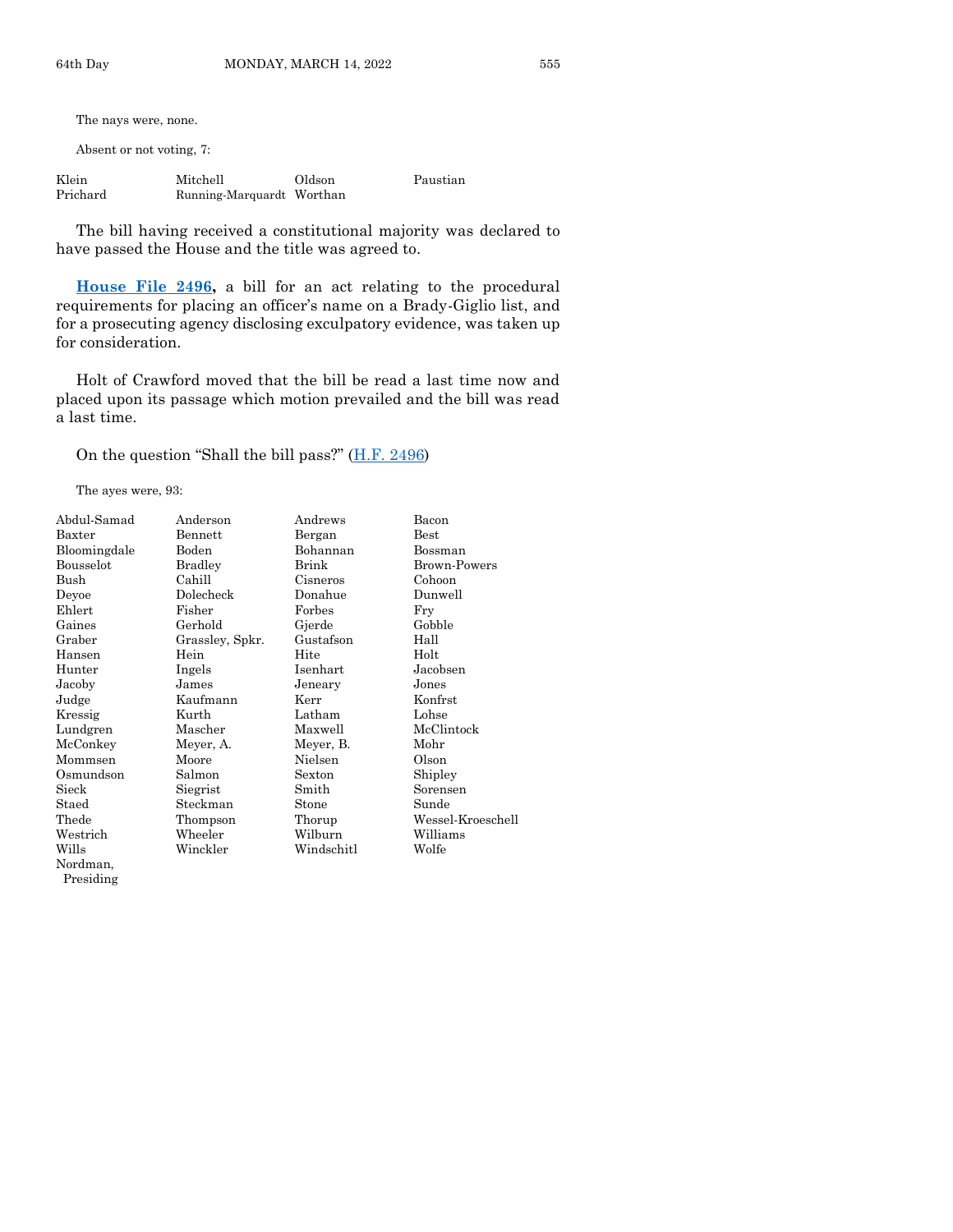The nays were, none.

Absent or not voting, 7:

| Klein    | Mitchell                  | Oldson | Paustian |
|----------|---------------------------|--------|----------|
| Prichard | Running-Marquardt Worthan |        |          |

The bill having received a constitutional majority was declared to have passed the House and the title was agreed to.

**[House File 2475,](https://www.legis.iowa.gov/legislation/BillBook?ga=89&ba=HF2475)** a bill for an act providing for the removal of municipal utility board members under specified circumstances and including effective date provisions, was taken up for consideration.

Boden of Warren offered amendment H–[8161](https://www.legis.iowa.gov/legislation/BillBook?ga=89&ba=H8161) filed by her and moved its adoption.

Amendment H–[8161](https://www.legis.iowa.gov/legislation/BillBook?ga=89&ba=H8161) was adopted.

Boden of Warren moved that the bill be read a last time now and placed upon its passage which motion prevailed and the bill was read a last time.

On the question "Shall the bill pass?" [\(H.F. 2475\)](https://www.legis.iowa.gov/legislation/BillBook?ga=89&ba=HF2475)

The ayes were, 83:

| Abdul-Samad         | Bacon        | Baxter          | Bennett           |
|---------------------|--------------|-----------------|-------------------|
| $_{\rm Best}$       | Bloomingdale | Boden           | Bohannan          |
| Bossman             | Bousselot    | <b>Bradley</b>  | Brink             |
| <b>Brown-Powers</b> | Bush         | Cahill          | Cisneros          |
| Cohoon              | Devoe        | Dolecheck       | Donahue           |
| Dunwell             | Ehlert       | Fisher          | Forbes            |
| Fry                 | Gaines       | Gerhold         | Gjerde            |
| Gobble              | Graber       | Grassley, Spkr. | Gustafson         |
| Hall                | Hansen       | Hein            | Hite              |
| Holt                | Ingels       | Isenhart        | Jacobsen          |
| Jacoby              | James        | Jeneary         | Jones             |
| Judge               | Kaufmann     | Kerr            | Konfrst           |
| Kressig             | Kurth        | Latham          | Lundgren          |
| Mascher             | Maxwell      | McConkey        | Meyer, A.         |
| Meyer, B.           | Mohr         | Mommsen         | Moore             |
| Nielsen             | Olson        | Osmundson       | Salmon            |
| Sexton              | Shipley      | Sieck           | Siegrist          |
| Smith               | Sorensen     | Staed           | Steckman          |
| Sunde               | Thede        | Thorup          | Wessel-Kroeschell |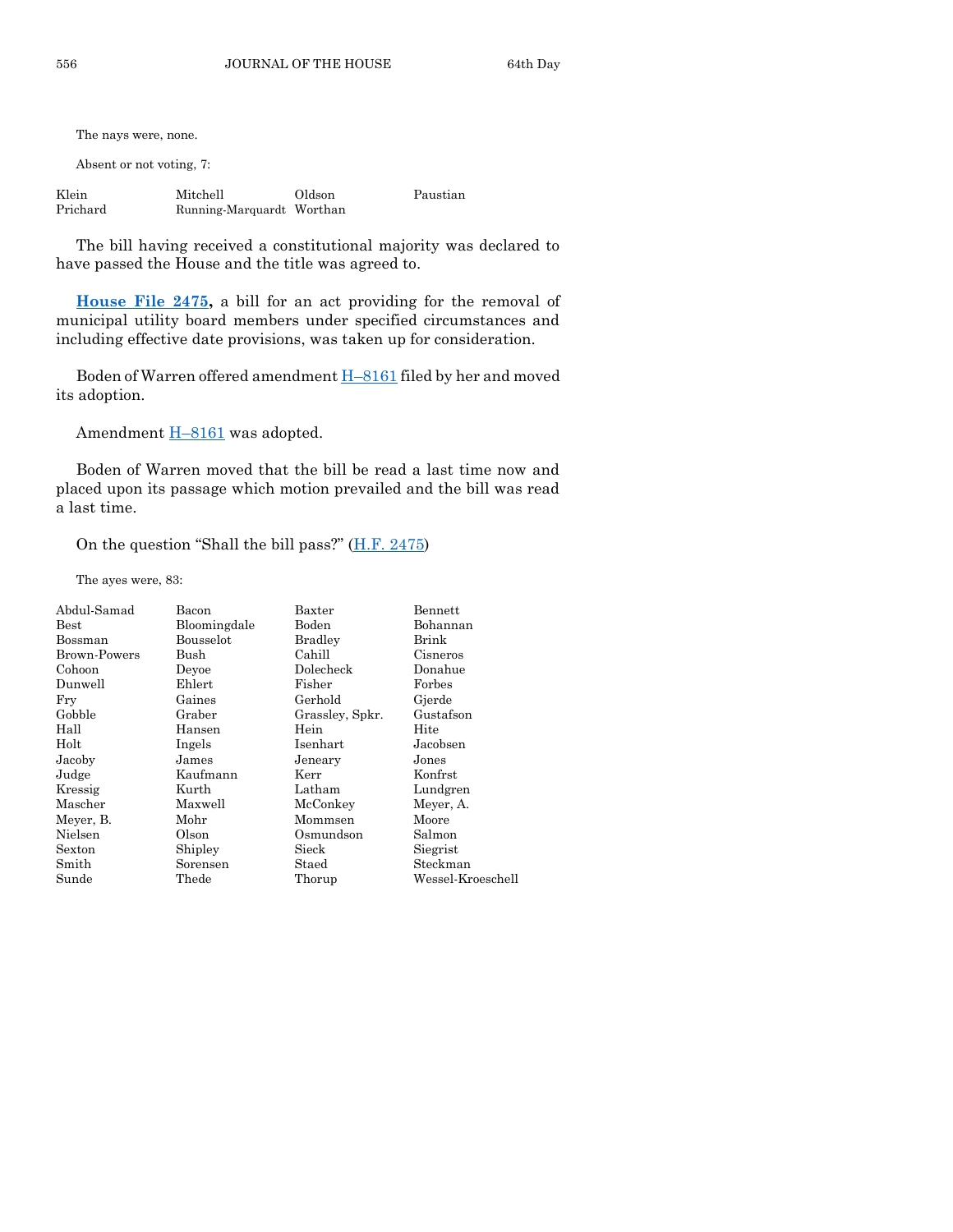| Westrich           | Wilburn                   | Williams              | Wills    |
|--------------------|---------------------------|-----------------------|----------|
| Winckler           | Windschitl                | Nordman.<br>Presiding |          |
| The nays were, 10: |                           |                       |          |
| Anderson           | Andrews                   | Bergan                | Hunter   |
| Lohse              | McClintock                | Stone                 | Thompson |
| Wheeler            | Wolfe                     |                       |          |
|                    | Absent or not voting, 7:  |                       |          |
| Klein              | Mitchell                  | Oldson                | Paustian |
| Prichard           | Running-Marquardt Worthan |                       |          |

The bill having received a constitutional majority was declared to have passed the House and the title was agreed to.

**[House File 2343,](https://www.legis.iowa.gov/legislation/BillBook?ga=89&ba=HF2343)** a bill for an act relating to the submission of a groundwater hazard statement, was taken up for consideration.

Ingels of Fayette offered amendment H–[8178](https://www.legis.iowa.gov/legislation/BillBook?ga=89&ba=H8178) filed by him.

Isenhart of Dubuque offered amendment  $H-8185$ , to amendment H–[8178,](https://www.legis.iowa.gov/legislation/BillBook?ga=89&ba=H8178) filed by him from the floor.

Ingels of Fayette rose on a point of order that amendment H–[8185](https://www.legis.iowa.gov/legislation/BillBook?ga=89&ba=H8185) was not germane, to amendment H–[8178.](https://www.legis.iowa.gov/legislation/BillBook?ga=89&ba=H8178)

The Speaker ruled the point not well taken and amendment  $H-8185$  $H-8185$ germane, to amendment  $H-8178$ .

Isenhart of Dubuque moved the adoption of amendment  $H-8185$ , to amendment H–[8178.](https://www.legis.iowa.gov/legislation/BillBook?ga=89&ba=H8178)

Roll call was requested by Isenhart of Dubuque and Donahue of Linn.

On the question "Shall amendment H–[8185](https://www.legis.iowa.gov/legislation/BillBook?ga=89&ba=H8185) to amendment H–[8178](https://www.legis.iowa.gov/legislation/BillBook?ga=89&ba=H8178) be adopted?" [\(H.F. 2343\)](https://www.legis.iowa.gov/legislation/BillBook?ga=89&ba=HF2343)

The ayes were, 40:

Bennett Bohannan Brown-Powers Cahill

Abdul-Samad Anderson Andrews Bacon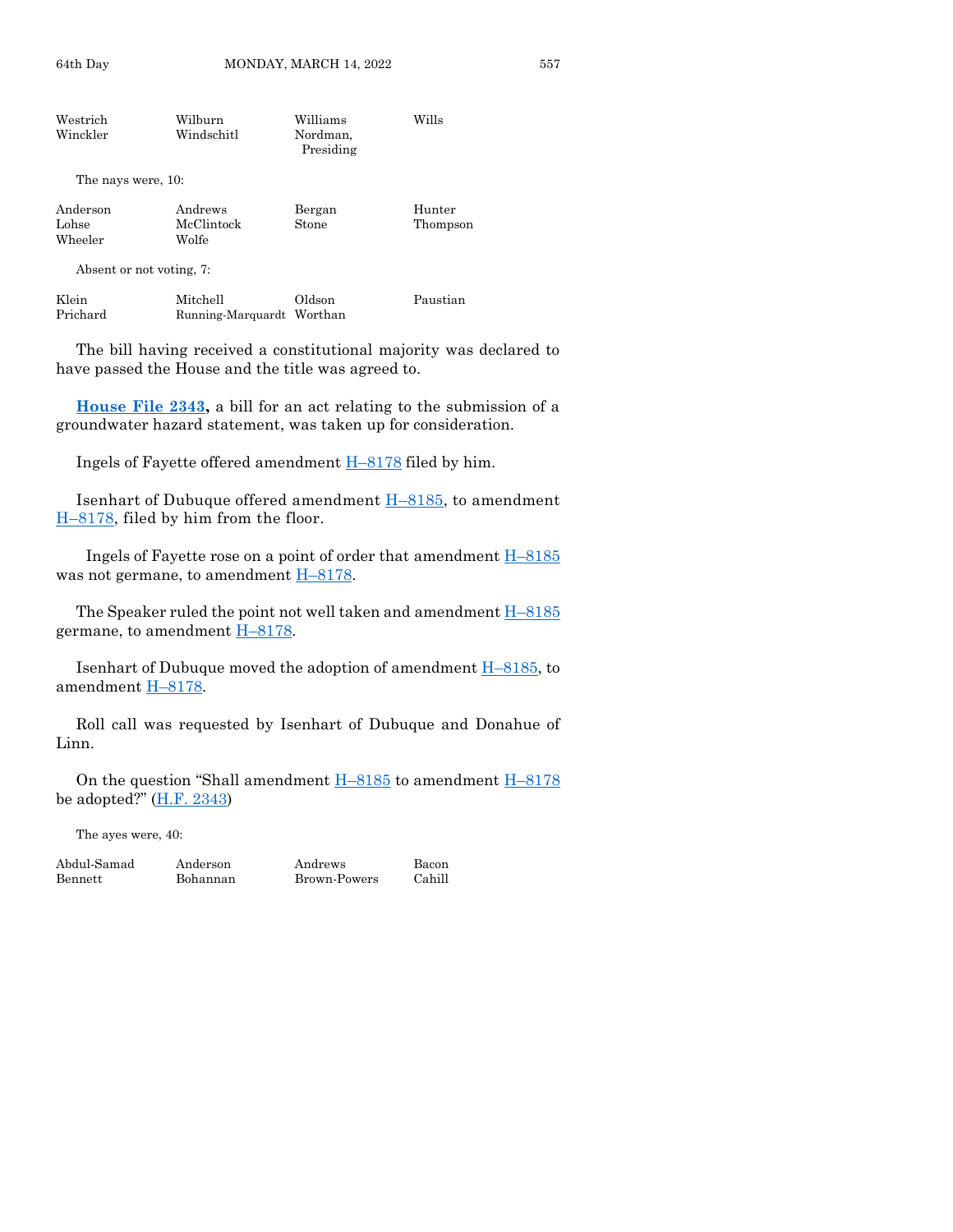| Cohoon             | Donahue  | Ehlert    | Forbes            |
|--------------------|----------|-----------|-------------------|
| Gaines             | Gjerde   | Hall      | Hansen            |
| Hunter             | Isenhart | Jacoby    | James             |
| Judge              | Konfrst  | Kressig   | Kurth             |
| Mascher            | McConkey | Meyer, B. | Nielsen           |
| Olson              | Shipley  | Smith     | Staed             |
| Steckman           | Sunde    | Thede     | Wessel-Kroeschell |
| Wilburn            | Williams | Winckler  | Wolfe             |
| The nays were, 53: |          |           |                   |

| Baxter    | Bergan   | <b>Best</b> | Bloomingdale    |
|-----------|----------|-------------|-----------------|
| Boden     | Bossman  | Bousselot   | Bradley         |
| Brink     | Bush     | Cisneros    | Devoe           |
| Dolecheck | Dunwell  | Fisher      | Frv             |
| Gerhold   | Gobble   | Graber      | Grassley, Spkr. |
| Gustafson | Hein     | Hite        | Holt            |
| Ingels    | Jacobsen | Jeneary     | Jones           |
| Kaufmann  | Kerr     | Latham      | Lohse           |
| Lundgren  | Maxwell  | McClintock  | Meyer, A.       |
| Mohr      | Mommsen  | Moore       | Osmundson       |
| Salmon    | Sexton   | Sieck       | Siegrist        |
| Sorensen  | Stone    | Thompson    | Thorup          |
| Westrich  | Wheeler  | Wills       | Windschitl      |
| Nordman,  |          |             |                 |
| Presiding |          |             |                 |

| Klein    | Mitchell                  | Oldson | Paustian |
|----------|---------------------------|--------|----------|
| Prichard | Running-Marquardt Worthan |        |          |

Amendment H-[8185,](https://www.legis.iowa.gov/legislation/BillBook?ga=89&ba=H8185) to amendment H-[8178](https://www.legis.iowa.gov/legislation/BillBook?ga=89&ba=H8178) lost.

Ingels of Fayette moved the adoption of amendment H–[8178.](https://www.legis.iowa.gov/legislation/BillBook?ga=89&ba=H8178)

Amendment  $H=8178$  $H=8178$  was adopted.

Ingels of Fayette moved that the bill be read a last time now and placed upon its passage which motion prevailed and the bill was read a last time.

On the question "Shall the bill pass?"  $(H.F. 2343)$ 

The ayes were, 93:

| Abdul-Samad  |  |
|--------------|--|
| Baxter       |  |
| Bloomingdale |  |

Anderson Andrews Bacon Bennett Bergan Best Boden Bohannan Bossman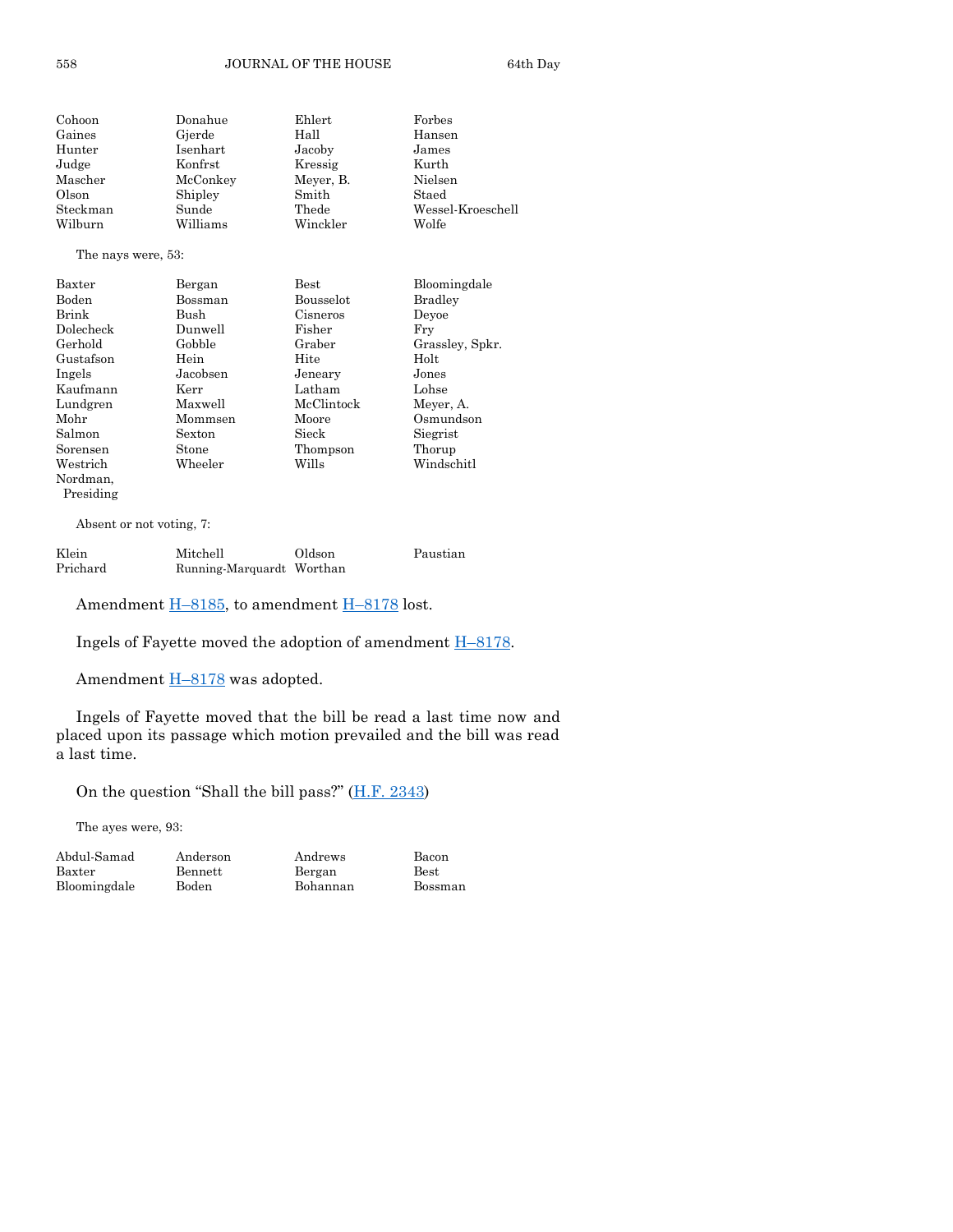| Bousselot       | Bradley         | Brink      | Brown-Powers      |
|-----------------|-----------------|------------|-------------------|
| Bush            | Cahill          | Cisneros   | Cohoon            |
| Deyoe           | Dolecheck       | Donahue    | Dunwell           |
| Ehlert          | Fisher          | Forbes     | Fry               |
| Gaines          | Gerhold         | Gjerde     | Gobble            |
| Graber          | Grassley, Spkr. | Gustafson  | Hall              |
| Hansen          | Hein            | Hite       | Holt              |
| Hunter          | Ingels          | Isenhart   | Jacobsen          |
| Jacoby          | James           | Jeneary    | Jones             |
| Judge           | Kaufmann        | Kerr       | Konfrst           |
| Kressig         | Kurth           | Latham     | Lohse             |
| Lundgren        | Mascher         | Maxwell    | McClintock        |
| McConkey        | Meyer, A.       | Meyer, B.  | Mohr              |
| Mommsen         | Moore           | Nielsen    | Olson             |
| Osmundson       | Salmon          | Sexton     | Shipley           |
| $_{\rm{Sieck}}$ | Siegrist        | Smith      | Sorensen          |
| Staed           | Steckman        | Stone      | Sunde             |
| Thede           | Thompson        | Thorup     | Wessel-Kroeschell |
| Westrich        | Wheeler         | Wilburn    | Williams          |
| Wills           | Winckler        | Windschitl | Wolfe             |
| Nordman.        |                 |            |                   |
| Presiding       |                 |            |                   |

The nays were, none.

Absent or not voting, 7:

| Klein    | Mitchell                  | Oldson | Paustian |
|----------|---------------------------|--------|----------|
| Prichard | Running-Marquardt Worthan |        |          |

The bill having received a constitutional majority was declared to have passed the House and the title was agreed to.

**[House File 2295,](https://www.legis.iowa.gov/legislation/BillBook?ga=89&ba=HF2295)** a bill for an act concerning state agency response to a proclamation of disaster emergency, was taken up for consideration.

Jacobsen of Pottawattamie moved that the bill be read a last time now and placed upon its passage which motion prevailed and the bill was read a last time.

On the question "Shall the bill pass?" [\(H.F. 2295\)](https://www.legis.iowa.gov/legislation/BillBook?ga=89&ba=HF2295)

The ayes were, 90:

Abdul-Samad Anderson Andrews Bacon Baxter Bennett Bergan Best Bloomingdale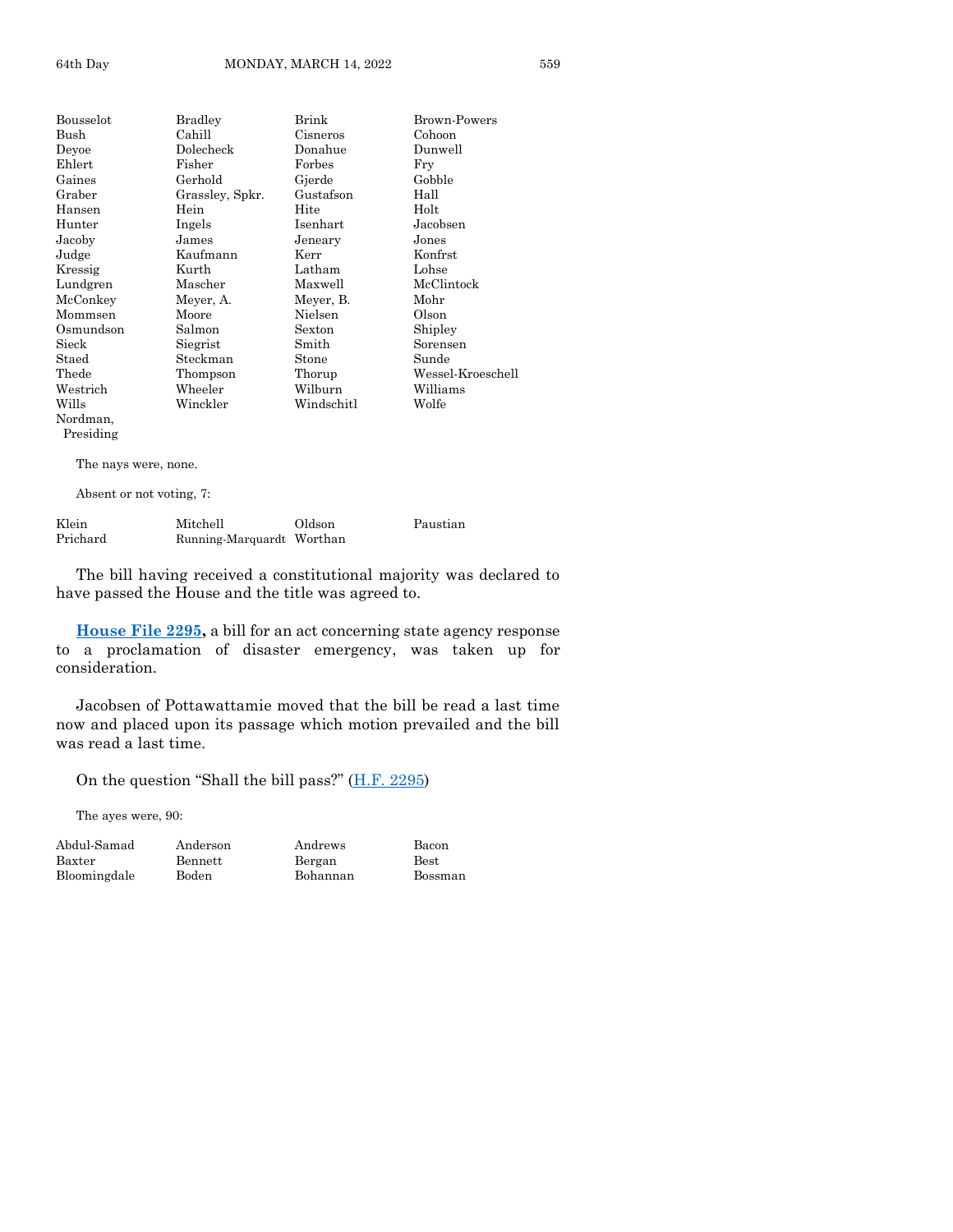| Bousselot         | <b>Bradley</b> | Brink     | Brown-Powers    |
|-------------------|----------------|-----------|-----------------|
| Cahill            | Cohoon         | Deyoe     | Dolecheck       |
| Donahue           | Dunwell        | Ehlert    | Fisher          |
| Forbes            | Fry            | Gaines    | Gerhold         |
| Gjerde            | Gobble         | Graber    | Grassley, Spkr. |
| Gustafson         | Hall           | Hansen    | Hein            |
| Hite              | Holt           | Hunter    | Ingels          |
| Isenhart          | Jacobsen       | Jacoby    | James           |
| Jeneary           | Jones          | Judge     | Kaufmann        |
| Kerr              | Konfrst        | Kressig   | Kurth           |
| Latham            | Lundgren       | Mascher   | Maxwell         |
| McClintock        | McConkey       | Meyer, A. | Meyer, B.       |
| Mohr              | Mommsen        | Moore     | Nielsen         |
| Olson             | Osmundson      | Salmon    | Sexton          |
| Shipley           | Sieck          | Siegrist  | Smith           |
| Sorensen          | Staed          | Steckman  | Stone           |
| Sunde             | Thede          | Thompson  | Thorup          |
| Wessel-Kroeschell | Westrich       | Wheeler   | Wilburn         |
| Williams          | Wills          | Winckler  | Windschitl      |
| Wolfe             | Nordman,       |           |                 |
|                   | Presiding      |           |                 |
| The nays were, 3: |                |           |                 |
| Bush              | Cisneros       | Lohse     |                 |
|                   |                |           |                 |

| Klein    | Mitchell                  | Oldson | Paustian |
|----------|---------------------------|--------|----------|
| Prichard | Running-Marquardt Worthan |        |          |

The bill having received a constitutional majority was declared to have passed the House and the title was agreed to.

**[House File 2506,](https://www.legis.iowa.gov/legislation/BillBook?ga=89&ba=HF2506)** a bill for an act relating to consumer data protection, providing civil penalties, and including effective date provisions, was taken up for consideration.

Sorensen of Adair offered amendment H–[8157](https://www.legis.iowa.gov/legislation/BillBook?ga=89&ba=H8157) filed by him.

Smith of Black Hawk asked and received unanimous consent to withdraw amendment  $\underline{H-8173}$ , to amendment  $\underline{H-8157}$ , filed by him on March 9, 2022.

Sorensen of Adair moved the adoption of amendment H–[8157.](https://www.legis.iowa.gov/legislation/BillBook?ga=89&ba=H8157)

Amendment H–[8157](https://www.legis.iowa.gov/legislation/BillBook?ga=89&ba=H8157) was adopted.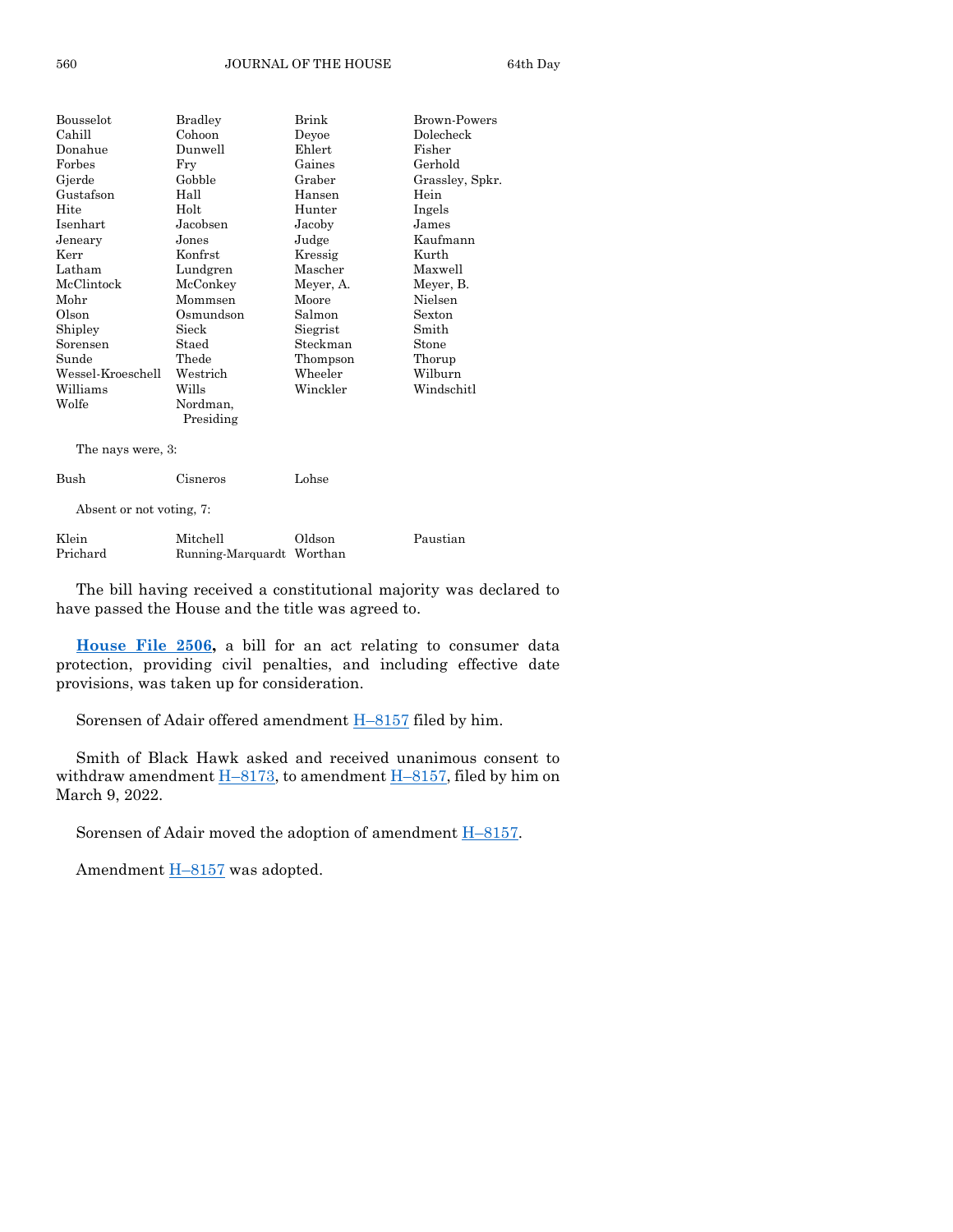Sorensen of Adair moved that the bill be read a last time now and placed upon its passage which motion prevailed and the bill was read a last time.

On the question "Shall the bill pass?" [\(H.F. 2506\)](https://www.legis.iowa.gov/legislation/BillBook?ga=89&ba=HF2506)

The ayes were, 91:

| Abdul-Samad       | Anderson          | Andrews             | Bacon            |
|-------------------|-------------------|---------------------|------------------|
| Baxter            | Bennett           | Bergan              | Best             |
| Bloomingdale      | Boden             | Bossman             | <b>Bousselot</b> |
| <b>Bradley</b>    | Brink             | <b>Brown-Powers</b> | Bush             |
| Cahill            | Cisneros          | Cohoon              | Deyoe            |
| Dolecheck         | Donahue           | Dunwell             | Ehlert           |
| Fisher            | Forbes            | Fry                 | Gaines           |
| Gerhold           | Gjerde            | Gobble              | Graber           |
| Grassley, Spkr.   | Gustafson         | Hall                | Hansen           |
| Hein              | Hite              | Holt                | Hunter           |
| Ingels            | Isenhart          | Jacobsen            | Jacoby           |
| James             | Jeneary           | Jones               | Judge            |
| Kaufmann          | Kerr              | Konfrst             | Kressig          |
| Kurth             | Latham            | Lohse               | Lundgren         |
| Mascher           | Maxwell           | McClintock          | McConkey         |
| Meyer, A.         | Meyer, B.         | Mohr                | Mommsen          |
| Moore             | Nielsen           | Olson               | Osmundson        |
| Salmon            | Sexton            | Shipley             | Sieck            |
| Siegrist          | Smith             | Sorensen            | Steckman         |
| Stone             | Sunde             | Thede               | Thompson         |
| Thorup            | Wessel-Kroeschell | Westrich            | Wheeler          |
| Wilburn           | Williams          | Wills               | Winckler         |
| Windschitl        | Wolfe             | Nordman,            |                  |
|                   |                   | Presiding           |                  |
| The nays were, 2: |                   |                     |                  |

| Bohannan                 | Staed                     |        |          |
|--------------------------|---------------------------|--------|----------|
| Absent or not voting, 7: |                           |        |          |
| Klein                    | Mitchell                  | Oldson | Paustian |
| Prichard                 | Running-Marquardt Worthan |        |          |

The bill having received a constitutional majority was declared to have passed the House and the title was agreed to.

**[House File 2130,](https://www.legis.iowa.gov/legislation/BillBook?ga=89&ba=HF2130)** a bill for an act relating to the operation of registered all-terrain vehicles and off-road utility vehicles on highways, was taken up for consideration.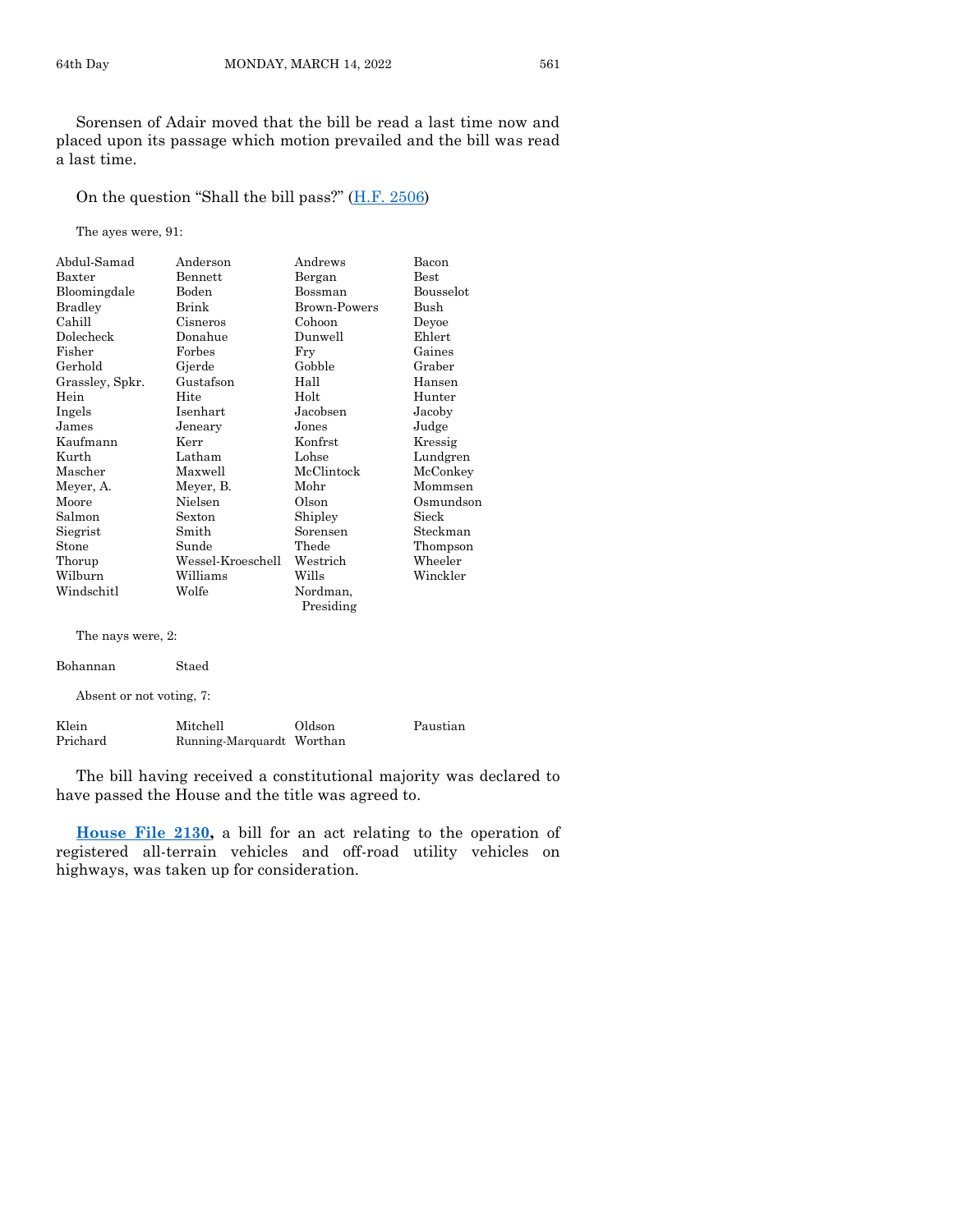Bohannan of Johnson asked and received unanimous consent to withdraw amendment  $H-8167$  $H-8167$  filed by her on March 8, 2022.

Kaufmann of Cedar offered amendment H–[8180](https://www.legis.iowa.gov/legislation/BillBook?ga=89&ba=H8180) filed by him and Bohannan of Johnson.

Kaufmann of Cedar offered amendment  $H-8183$ , to amendment H–[8180,](https://www.legis.iowa.gov/legislation/BillBook?ga=89&ba=H8180) filed by him from the floor and moved its adoption.

Amendment  $\underline{H-8183}$ , to amendment  $\underline{H-8180}$ , was adopted.

Kaufmann of Cedar moved the adoption of amendment  $H-8180$ , as amended.

Roll call was requested by Konfrst of Polk and Donahue of Linn.

On the question "Shall amendment  $H-8180$ , as amended, be adopted?" [\(H.F. 2130\)](https://www.legis.iowa.gov/legislation/BillBook?ga=89&ba=HF2130)

The ayes were, 88:

| Abdul-Samad       | Anderson       | Andrews           | Bacon               |
|-------------------|----------------|-------------------|---------------------|
| Baxter            | Bennett        | Bergan            | Best                |
| Bloomingdale      | Boden          | Bohannan          | Bossman             |
| Bousselot         | <b>Bradley</b> | Brink             | <b>Brown-Powers</b> |
| Bush              | Cahill         | Cisneros          | Deyoe               |
| Dolecheck         | Donahue        | Dunwell           | Ehlert              |
| Fisher            | Forbes         | Fry               | Gaines              |
| Gerhold           | Gjerde         | Gobble            | Graber              |
| Grassley, Spkr.   | Gustafson      | Hall              | Hansen              |
| Hein              | Hite           | Holt              | Ingels              |
| Isenhart          | Jacobsen       | Jacoby            | James               |
| Jones             | Judge          | Kaufmann          | Kerr                |
| Konfrst           | Kressig        | Kurth             | Latham              |
| Lohse             | Lundgren       | Mascher           | Maxwell             |
| McClintock        | Meyer, A.      | Meyer, B.         | Mohr                |
| Mommsen           | Moore          | Nielsen           | Olson               |
| Osmundson         | Salmon         | Sexton            | Shipley             |
| Sieck             | Siegrist       | Smith             | Sorensen            |
| Staed             | Steckman       | Stone             | Sunde               |
| Thompson          | Thorup         | Wessel-Kroeschell | Westrich            |
| Wheeler           | Wilburn        | Williams          | Wills               |
| Winckler          | Windschitl     | Wolfe             | Nordman,            |
|                   |                |                   | Presiding           |
| The nays were, 5: |                |                   |                     |
| Cohoon<br>Thede   | Hunter         | Jeneary           | McConkey            |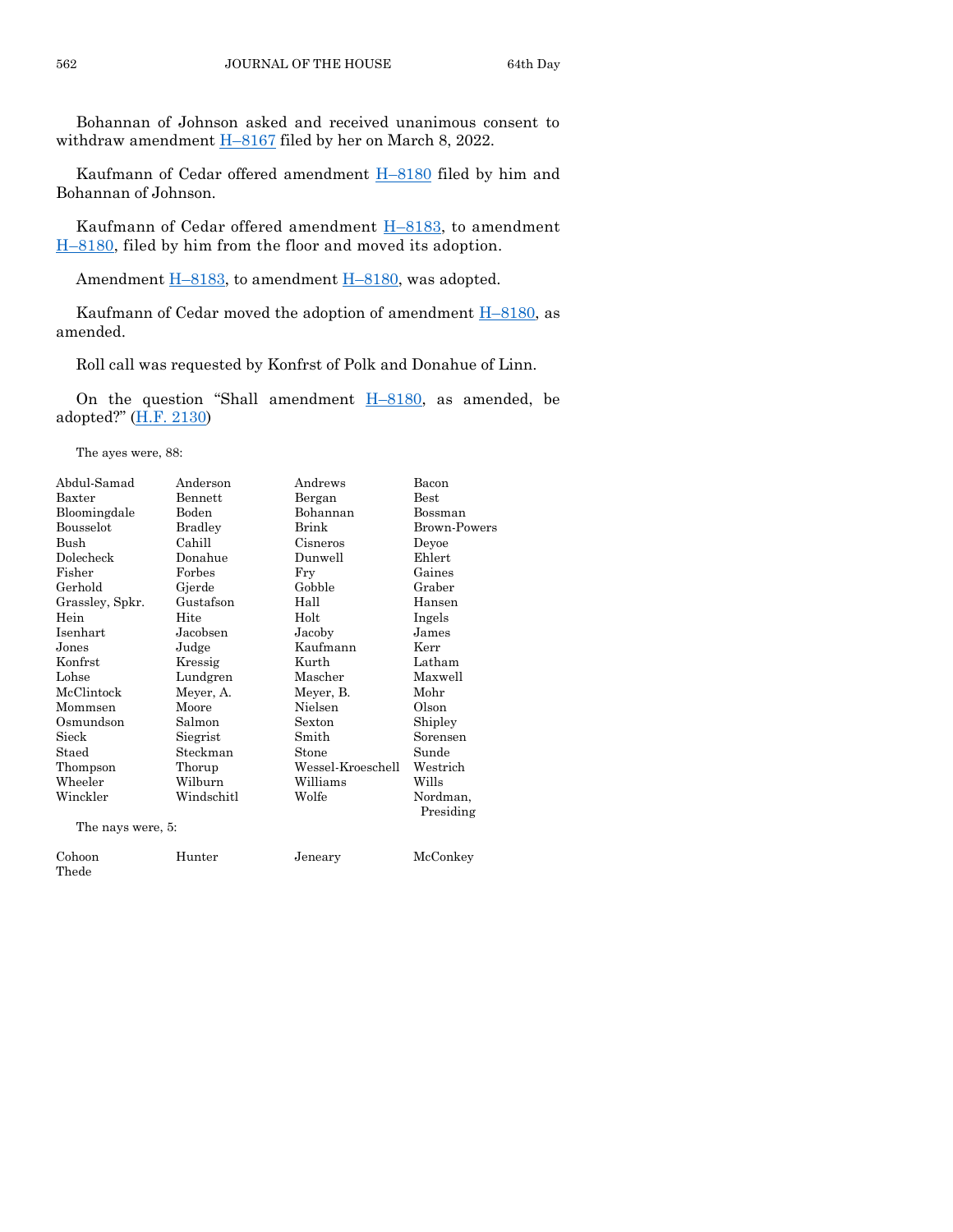| Klein    | Mitchell                  | Oldson | Paustian |
|----------|---------------------------|--------|----------|
| Prichard | Running-Marquardt Worthan |        |          |

Amendment  $\underline{H-8180}$ , as amended, was adopted.

Bohannan of Johnson asked and received unanimous consent to withdraw amendments  $\underline{H-8168}$ ,  $\underline{H-8169}$ ,  $\underline{H-8170}$  $\underline{H-8170}$  $\underline{H-8170}$  and  $\underline{H-8171}$  $\underline{H-8171}$  $\underline{H-8171}$  filed by her on March 8, 2022.

Kaufmann of Cedar moved that the bill be read a last time now and placed upon its passage which motion prevailed and the bill was read a last time.

On the question "Shall the bill pass?"  $(H.F. 2130)$ 

The ayes were, 64:

| Andrews                      | Bacon      | Baxter                    | $_{\rm Best}$ |
|------------------------------|------------|---------------------------|---------------|
| Bloomingdale                 | Boden      | Bohannan                  | Bossman       |
| Bousselot                    | Bradley    | Brink                     | Bush          |
| Cisneros                     | Devoe      | Dolecheck                 | Dunwell       |
| Fisher                       | Forbes     | Fry                       | Gerhold       |
| Gobble                       | Graber     | Grassley, Spkr.           | Gustafson     |
| Hansen                       | Hein       | Hite                      | Holt          |
| Ingels                       | Isenhart   | Jacobsen                  | Jacoby        |
| James                        | Jones      | Kaufmann                  | Kerr          |
| Latham                       | Lohse      | Lundgren                  | Mascher       |
| Maxwell                      | McClintock | Meyer, A.                 | Mohr          |
| Mommsen                      | Moore      | Nielsen                   | Olson         |
| Osmundson                    | Salmon     | Sexton                    | Shipley       |
| Sieck                        | Siegrist   | Sorensen                  | Stone         |
| Thompson                     | Thorup     | ${\rm Western}$           | Wheeler       |
| Wills                        | Windschitl | Wolfe                     | Nordman,      |
|                              |            |                           | Presiding     |
| The nays were, 29:           |            |                           |               |
| $\lambda$ 1110 1 $\lambda$ 1 |            | $\mathbf{D}$ $\mathbf{H}$ | $\mathbf{D}$  |

| Abdul-Samad  | Anderson          | Bennett  | Bergan    |
|--------------|-------------------|----------|-----------|
| Brown-Powers | Cahill            | Cohoon   | Donahue   |
| Ehlert       | Gaines            | Gjerde   | Hall      |
| Hunter       | Jeneary           | Judge    | Konfrst   |
| Kressig      | Kurth             | McConkey | Meyer, B. |
| Smith        | Staed             | Steckman | Sunde     |
| Thede        | Wessel-Kroeschell | Wilburn  | Williams  |
| Winckler     |                   |          |           |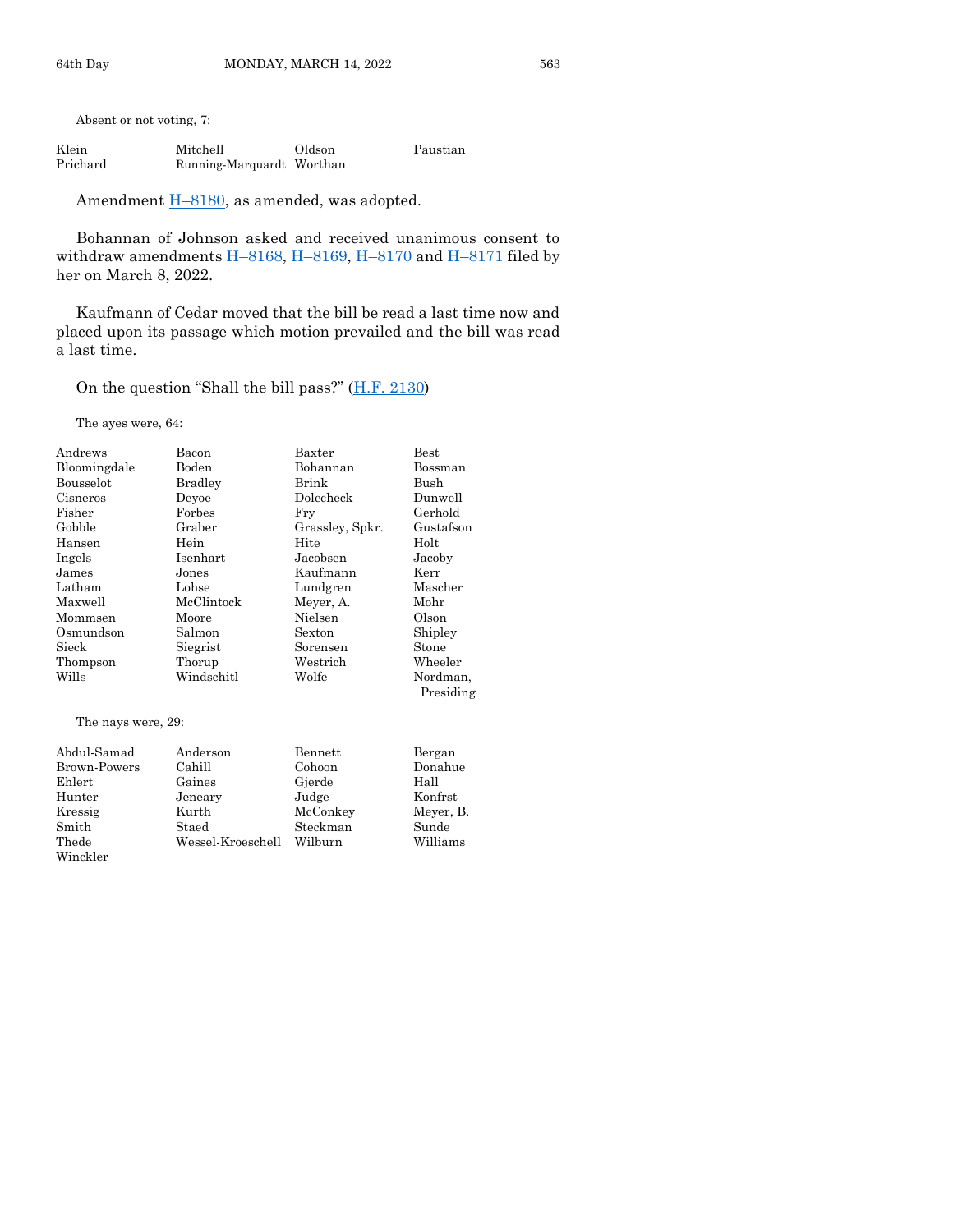| Klein    | Mitchell                  | Oldson | Paustian |
|----------|---------------------------|--------|----------|
| Prichard | Running-Marquardt Worthan |        |          |

The bill having received a constitutional majority was declared to have passed the House and the title, as amended, was agreed to.

**[House File 2488,](https://www.legis.iowa.gov/legislation/BillBook?ga=89&ba=HF2488)** a bill for an act relating to public records of the Iowa public broadcasting board, was taken up for consideration.

Wills of Dickinson in the chair at 5:22 p.m.

Jones of Clay offered amendment  $\underline{H-8101}$  $\underline{H-8101}$  $\underline{H-8101}$  filed by her and moved its adoption.

Roll call was requested by Konfrst of Polk and Donahue of Linn.

On the question "Shall amendment  $H-8101$  $H-8101$  be adopted?" ( $H.F. 2488$ )

The ayes were, 56:

| Andrews             | Bacon           | Baxter     | Bergan    |
|---------------------|-----------------|------------|-----------|
| <b>Best</b>         | Bloomingdale    | Boden      | Bossman   |
| <b>Bousselot</b>    | <b>Bradley</b>  | Brink      | Bush      |
| Cisneros            | Devoe           | Dolecheck  | Dunwell   |
| Fisher              | Fry             | Gerhold    | Gobble    |
| Graber              | Grassley, Spkr. | Gustafson  | Hein      |
| Hite                | Holt            | Ingels     | Jacobsen  |
| Jeneary             | Jones           | Kaufmann   | Kerr      |
| Latham              | Lohse           | Lundgren   | Maxwell   |
| McClintock          | Meyer, A.       | Mohr       | Mommsen   |
| Moore               | Nordman         | Osmundson  | Salmon    |
| Sexton              | Shipley         | Sieck      | Siegrist  |
| Sorensen            | Stone           | Thompson   | Thorup    |
| Westrich            | Wheeler         | Windschitl | Wills.    |
|                     |                 |            | Presiding |
| The nays were, 37:  |                 |            |           |
|                     |                 |            |           |
| Abdul-Samad         | Anderson        | Bennett    | Bohannan  |
| <b>Brown-Powers</b> | Cahill          | Cohoon     | Donahue   |
| Ehlert              | Forbes          | Gaines     | Gjerde    |
| Hall                | Hansen          | Hunter     | Isenhart  |
| Jacoby              | James           | Judge      | Konfrst   |
| Kressig             | Kurth           | Mascher    | McConkey  |
| Meyer, B.           | Nielsen         | Olson      | Smith     |
| Staed               | Steckman        | Sunde      | Thede     |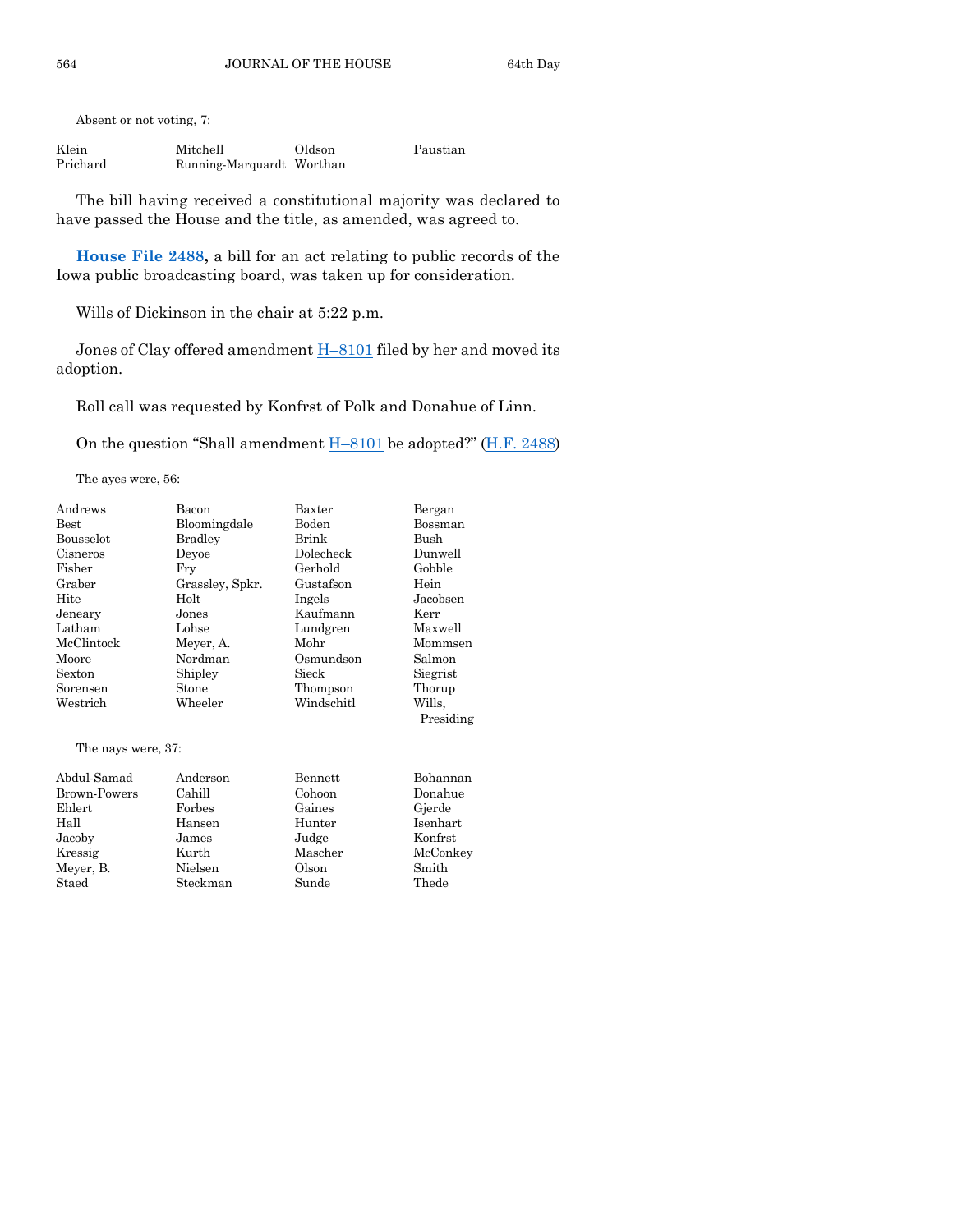| Wessel-Kroeschell<br>Wolfe | Wilburn                       | Williams          | Winckler |
|----------------------------|-------------------------------|-------------------|----------|
| Absent or not voting, 7:   |                               |                   |          |
| Klein<br>Prichard          | Mitchell<br>Running-Marquardt | Oldson<br>Worthan | Paustian |

Amendment **H**-[8101](https://www.legis.iowa.gov/legislation/BillBook?ga=89&ba=H8101) was adopted.

Jones of Clay moved that the bill be read a last time now and placed upon its passage which motion prevailed and the bill was read a last time.

#### On the question "Shall the bill pass?" [\(H.F. 2488\)](https://www.legis.iowa.gov/legislation/BillBook?ga=89&ba=HF2488)

The ayes were, 54:

| Andrews                                              | Bacon               | Baxter            | Bergan          |
|------------------------------------------------------|---------------------|-------------------|-----------------|
| <b>Best</b>                                          | Bloomingdale        | Boden             | Bousselot       |
| <b>Bradley</b>                                       | Brink               | Bush              | Cisneros        |
| Devoe                                                | Dolecheck           | Fisher            | Fry             |
| Gerhold                                              | Gobble              | Graber            | Grassley, Spkr. |
| Gustafson                                            | Hein                | Hite              | Holt            |
| Ingels                                               | Jacobsen            | Jeneary           | Jones           |
| Kaufmann                                             | Kerr                | Latham            | Lohse           |
| Lundgren                                             | Maxwell             | McClintock        | Meyer, A.       |
| Mohr                                                 | Mommsen             | Moore             | Nordman         |
| Osmundson                                            | Salmon              | Sexton            | Shipley         |
| Sieck                                                | Siegrist            | Sorensen          | Stone           |
| Thompson                                             | Thorup              | Westrich          | Wheeler         |
| Windschitl                                           | Wills.              |                   |                 |
|                                                      | Presiding           |                   |                 |
| The nays were, 39:                                   |                     |                   |                 |
| Abdul-Samad                                          | Anderson            | Bennett           | Bohannan        |
| Bossman                                              | <b>Brown-Powers</b> | Cahill            | Cohoon          |
| Donahue                                              | Dunwell             | Ehlert            | Forbes          |
| Gaines                                               | Gjerde              | Hall              | Hansen          |
| Hunter                                               | <b>Isenhart</b>     | Jacoby            | James           |
| Judge                                                | Konfrst             | Kressig           | Kurth           |
| Mascher                                              | McConkey            | Meyer, B.         | Nielsen         |
| Olson                                                | Smith               | Staed             | Steckman        |
| Sunde                                                | Thede               | Wessel-Kroeschell | Wilburn         |
| Williams                                             | Winckler            | Wolfe             |                 |
| $\cdot$ $\cdot$<br><b>Contract Contract Contract</b> |                     |                   |                 |

Absent or not voting, 7:

| Klein    | Mitchell                  | Oldson | Paustian |
|----------|---------------------------|--------|----------|
| Prichard | Running-Marquardt Worthan |        |          |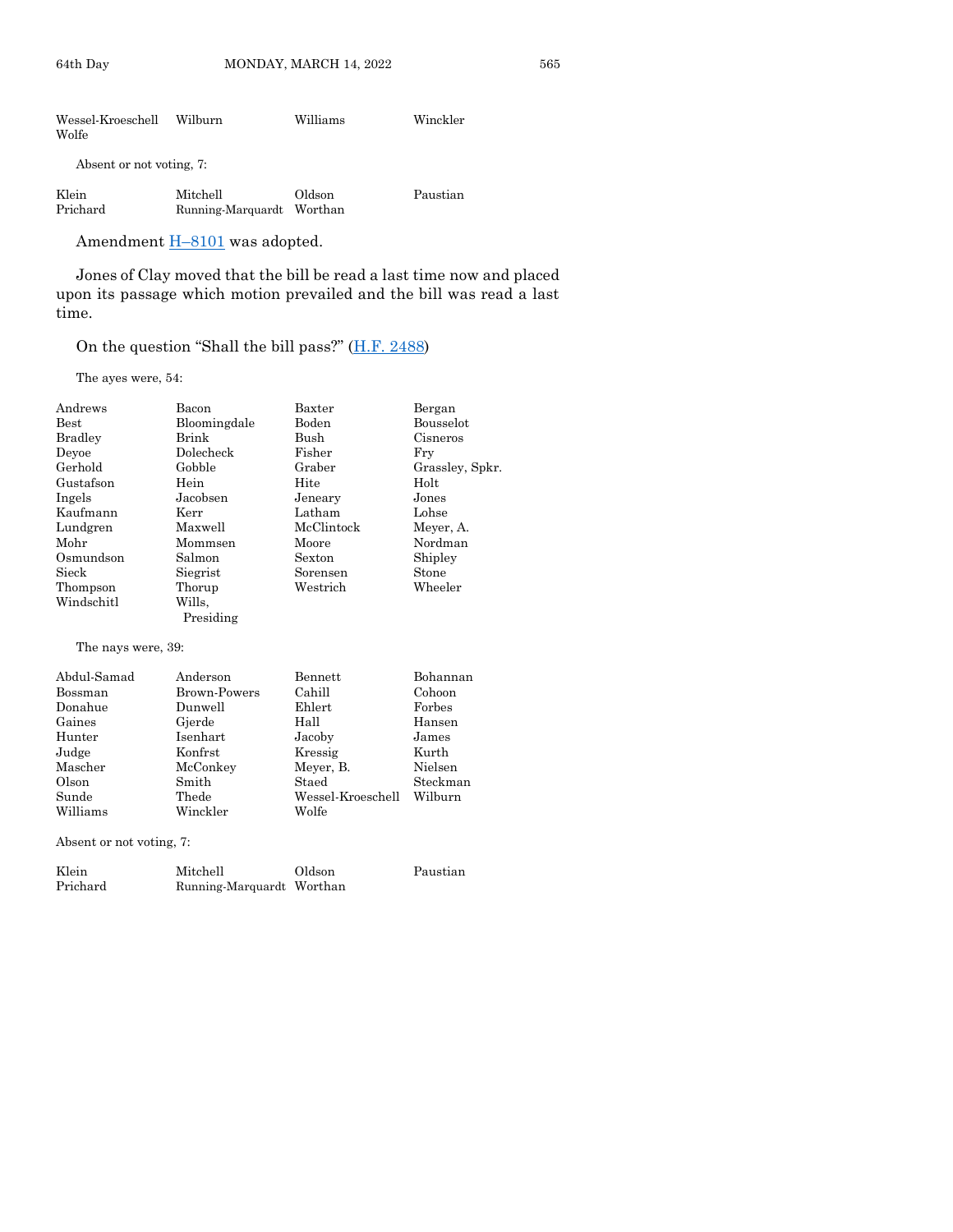The bill having received a constitutional majority was declared to have passed the House and the title was agreed to.

#### ADOPTION OF [SENATE CONCURRENT RESOLUTION 103](https://www.legis.iowa.gov/legislation/BillBook?ga=89&ba=SCR103)

Dolecheck of Ringgold called up for consideration **[Senate](https://www.legis.iowa.gov/legislation/BillBook?ga=89&ba=SCR103)  [Concurrent Resolution 103,](https://www.legis.iowa.gov/legislation/BillBook?ga=89&ba=SCR103)** a concurrent resolution to approve and confirm the appointment of Bernardo Granwehr as Ombudsman.

Dolecheck of Ringgold moved that the concurrent resolution be read a last time now and placed upon its adoption which motion prevailed and the concurrent resolution was read a last time.

On the question "Shall the concurrent resolution be adopted?" [\(S.C.R. 103\)](https://www.legis.iowa.gov/legislation/BillBook?ga=89&ba=SCR103)

The ayes were, 93:

| Abdul-Samad       | Anderson        | Andrews    | Bacon         |
|-------------------|-----------------|------------|---------------|
| Baxter            | Bennett         | Bergan     | $_{\rm Best}$ |
| Bloomingdale      | Boden           | Bohannan   | Bossman       |
| Bousselot         | <b>Bradley</b>  | Brink      | Brown-Powers  |
| Bush              | Cahill          | Cisneros   | Cohoon        |
| Deyoe             | Dolecheck       | Donahue    | Dunwell       |
| Ehlert            | Fisher          | Forbes     | Fry           |
| Gaines            | Gerhold         | Gjerde     | Gobble        |
| Graber            | Grassley, Spkr. | Gustafson  | Hall          |
| Hansen            | Hein            | Hite       | Holt          |
| Hunter            | Ingels          | Isenhart   | Jacobsen      |
| Jacoby            | James           | Jeneary    | Jones         |
| Judge             | Kaufmann        | Kerr       | Konfrst       |
| Kressig           | Kurth           | Latham     | Lohse         |
| Lundgren          | Mascher         | Maxwell    | McClintock    |
| McConkey          | Meyer, A.       | Meyer, B.  | Mohr          |
| Mommsen           | Moore           | Nielsen    | Nordman       |
| Olson             | Osmundson       | Salmon     | Sexton        |
| Shipley           | Sieck           | Siegrist   | Smith         |
| Sorensen          | Staed           | Steckman   | Stone         |
| Sunde             | Thede           | Thompson   | Thorup        |
| Wessel-Kroeschell | Westrich        | Wheeler    | Wilburn       |
| Williams          | Winckler        | Windschitl | Wolfe         |
| Wills.            |                 |            |               |
| Presiding         |                 |            |               |

The nays were, none.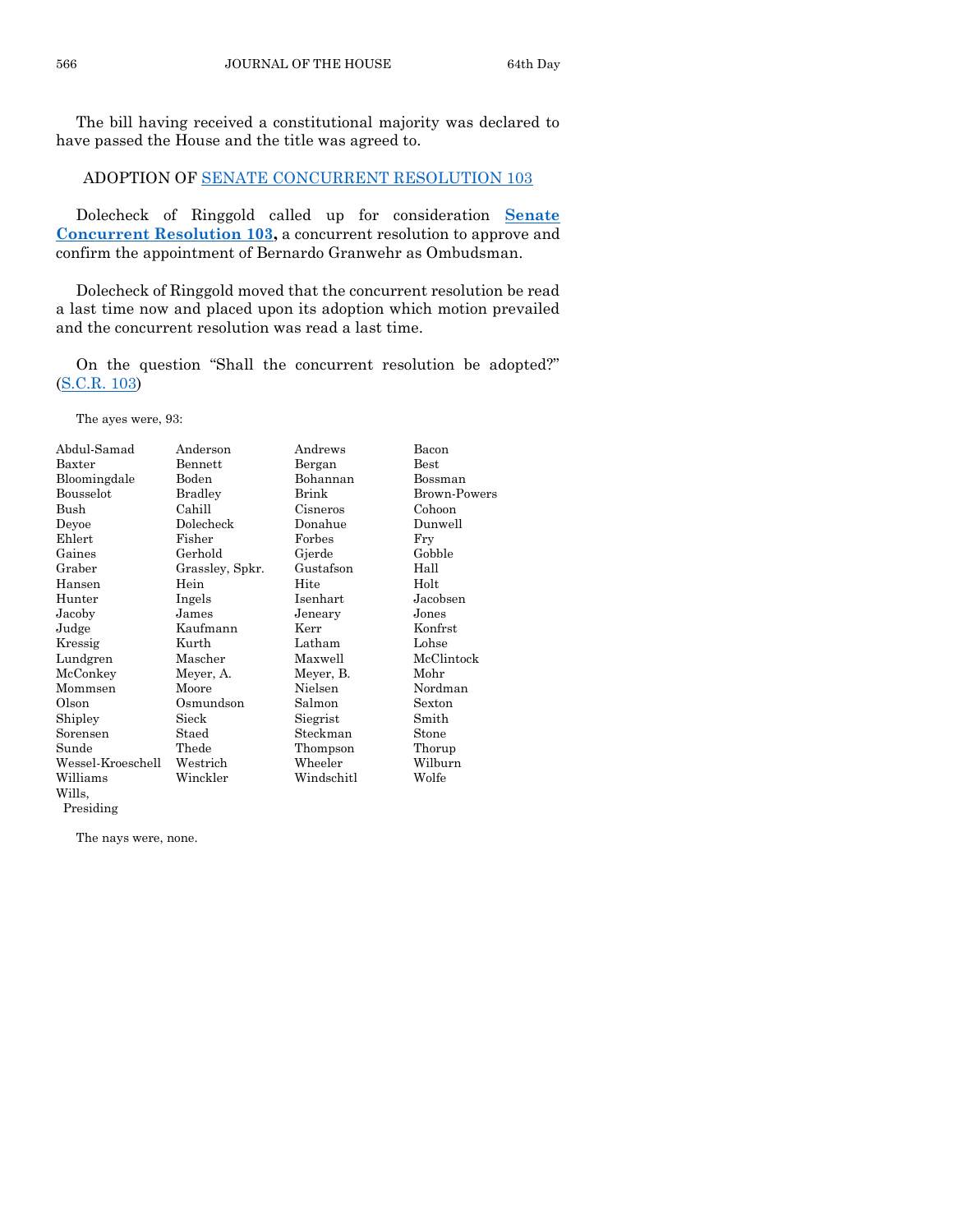Klein Mitchell Oldson Paustian Prichard Running-Marquardt Worthan

The concurrent resolution was adopted.

#### LEAVE OF ABSENCE

Leave of absence was granted during voting as follows:

Klein of Washington Mitchell of Henry Oldson of Polk Paustian of Scott Prichard of Floyd Running-Marquardt of Linn Worthan of Buena Vista

#### IMMEDIATE MESSAGES

Windschitl of Harrison asked and received unanimous consent that the following bills be immediately messaged to the Senate: **House Files 2079, 2130, 2295, 2343, 2379, 2442, 2469, 2471, 2474, 2475, 2484, 2488, 2496, 2506** and **[Senate Concurrent Resolution 103.](https://www.legis.iowa.gov/legislation/BillBook?ga=89&ba=SCR103)**

#### HOUSE FILES WITHDRAWN

Windschitl of Harrison asked and received unanimous consent to withdraw House Files 81, 443, 676, 800, 804 and 2113 from further consideration by the House.

#### SUBCOMMITTEE ASSIGNMENTS

#### **[House File 2413](https://www.legis.iowa.gov/legislation/BillBook?ga=89&ba=HF2413)**

Ways and Means: Maxwell, Chair; Graber and Wolfe.

#### **[Senate File 2080](https://www.legis.iowa.gov/legislation/BillBook?ga=89&ba=SF2080)**

Education: Stone, Chair; Staed and Wheeler.

#### **[Senate File 2214](https://www.legis.iowa.gov/legislation/BillBook?ga=89&ba=SF2214)**

Human Resources: Bergan, Chair; Boden and Sunde.

#### **[Senate File 2216](https://www.legis.iowa.gov/legislation/BillBook?ga=89&ba=SF2216)**

Human Resources: A. Meyer, Chair; Brown-Powers and Fry.